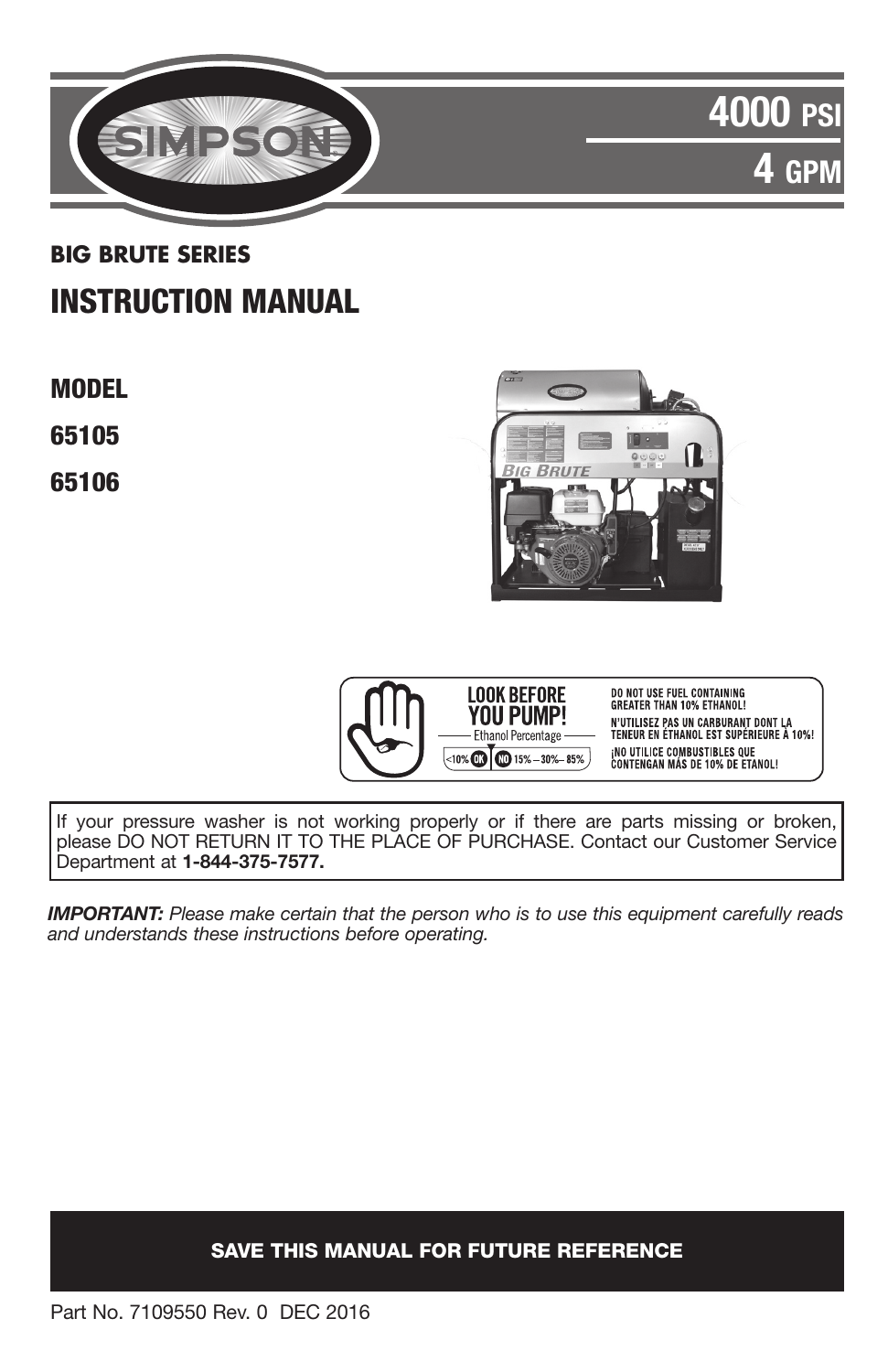## **TABLE OF CONTENTS**

۰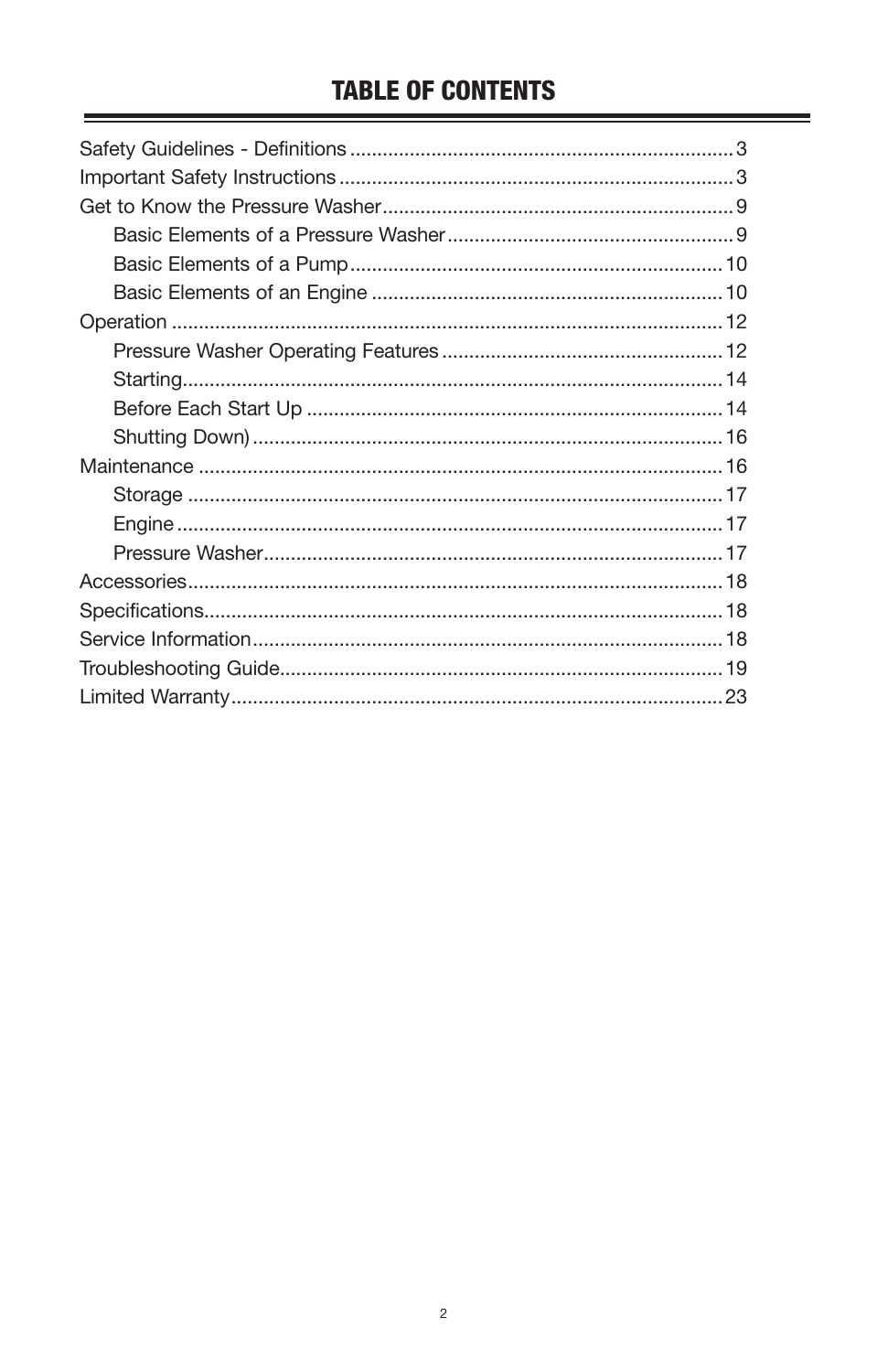## SAFETY GUIDELINES - DEFINITIONS

This manual contains information that is important for you to know and understand. This information relates to protecting YOUR SAFETY and PREVENTING EQUIPMENT PROBLEMS. To help you recognize this information, we use the symbols below. Please read the manual and pay attention to these symbols.

 *DANGER: Indicates an imminently hazardous situation which, if not avoided, will result in death or serious injury.*

*WARNING: Indicates a potentially hazardous situation which, if not avoided, could result in death or serious injury.*

*CAUTION: Indicates a potentially hazardous situation which, if not avoided, may result in minor or moderate injury.*

*NOTICE: Indicates a practice not related to personal injury which, if not avoided, may result in property damage.*

## IMPORTANT SAFETY INSTRUCTIONS

If you loan, rent, or sell this machine, be sure to include all instructional materials with the unit!

#### *DANGER: Carbon Monoxide. Using an engine indoors can kill you in minutes. Engine/burner exhaust contains high levels of carbon monoxide (CO), a poisonous gas you cannot see or smell. You may be breathing CO even if you do not smell engine exhaust.*

- *• NEVER use an engine or oil burner inside homes, garages, crawlspaces or other partly enclosed areas. Deadly levels of carbon monoxide can build up in these areas. Using a fan or opening windows and doors does NOT supply enough fresh air.*
- *• ONLY use outdoors and far away from open windows, doors and vents. These openings can pull in engine exhaust. Never operate the pressure washer in or near a location occupied by humans or animals.*
- Even when the engine is used correctly, CO may leak into your home. **ALWAYS** use *a battery-powered or battery backup CO alarm in your house. Read and follow all directions for CO alarm before using. If you feel sick, dizzy or weak at anytime, move to fresh air immediately. See a doctor. You could have carbon monoxide poisoning.*

 *WARNING: Do not operate this unit until you read this instruction manual and the engine instruction manual for safety, operation and maintenance instructions. If you have any questions regarding the product, please contact our customer service department at 1-844-375-7577.*

*DANGER: Risk of injection or severe injury. Keep clear of nozzle. Do not direct discharge stream at persons or live animals. This product is to be used only by trained operators.*

*WARNING: This product and its exhaust contain chemicals known to the State of California to cause cancer, birth defects or other reproductive harm. In addition, some cleaning products and dust contain chemicals known to the State of California to cause cancer, birth defects or other reproductive harm. Wash hands after handling.*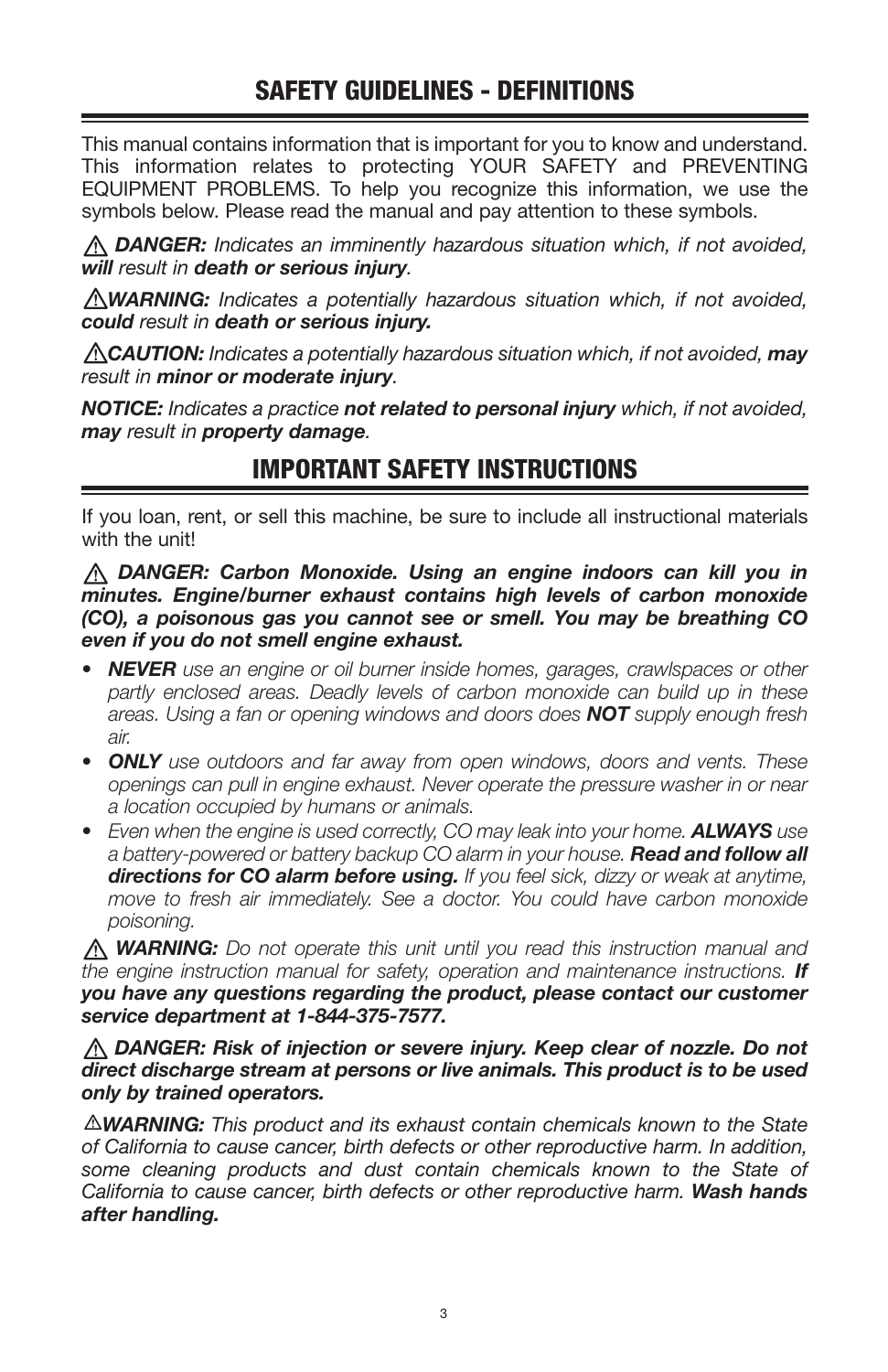*WARNING: This product may not be equipped with a spark-arresting muffler. If the product is not equipped and will be used around flammable materials or on land covered with materials such as agricultural crops, forest, brush, grass or other similar items, then an approved spark arrester must be installed and is legally required in the state of California. It is a violation of California statutes section 130050 and/or sections 4442 and 4443 of the California Public Resources Code, unless the engine is equipped with a spark arrester, as defined in section 4442, and maintained in effective working order. Spark arresters are also required on some U.S. Forest Service land and may also be legally required under other statutes and ordinances.*

## SAVE THESE INSTRUCTIONS



## DANGER: RISK OF EXPLOSION OR FIRE

| <b>WHAT CAN HAPPEN</b>                                                                                                                                                                                                    | <b>HOW TO PREVENT IT</b>                                                                                                                                                                                                                                                                      |
|---------------------------------------------------------------------------------------------------------------------------------------------------------------------------------------------------------------------------|-----------------------------------------------------------------------------------------------------------------------------------------------------------------------------------------------------------------------------------------------------------------------------------------------|
| Spilled gasoline (diesel, kerosene, ·<br>approved alternate fuel) and it's vapors<br>can become ignited from cigarette<br>sparks, electrical arcing, exhaust gas-<br>es and hot engine components such<br>as the muffler. | Shut off engine and allow it to cool before<br>adding fuel to the tank.<br>During refueling all ignition sources and<br>switches should be in the OFF position.<br>Use care in filling tank to avoid spilling fuel.<br>Move pressure washer away from fueling<br>area before starting engine. |
| Heat will expand fuel in the tank which $\bullet$<br>could result in spillage and possible<br>fire explosion.                                                                                                             | Keep maximum fuel level 1/2" (12.7 mm)<br>below bottom of filler neck to allow for<br>expansion.                                                                                                                                                                                              |
| Operating the pressure washer in an<br>explosive environment could result in<br>a fire.                                                                                                                                   | Operate and fuel equipment in well-<br>ventilated areas free from obstructions.<br>Equip areas with fire extinguisher suitable<br>for gasoline fires.                                                                                                                                         |
| Materials placed against or near the<br>pressure washer can interfere with<br>its proper ventilation features causing<br>overheating and possible ignition of<br>the materials.                                           | Never operate pressure washer in an area<br>containing dry brush or weeds.                                                                                                                                                                                                                    |
| Improperly stored fuel could lead to<br>accidental ignition. Fuel improperly<br>secured could get into the hands of<br>children or other unqualified persons.                                                             | Store engine and burner fuel in a clean<br>OSHA approved container, in a secure<br>location away from work area. Do not<br>allow debris or moisture to enter container.                                                                                                                       |
| Spraying of gasoline, kerosene or any $\bullet$<br>kind of flammable solvent with this<br>product could result in serious injury<br>or death.                                                                             | Do not spray flammable liquids.                                                                                                                                                                                                                                                               |
| Flammable liquids can create fumes .<br>which can ignite, causing property<br>damage or serious injury.                                                                                                                   | Operate only where open flame or torch is<br>permitted.                                                                                                                                                                                                                                       |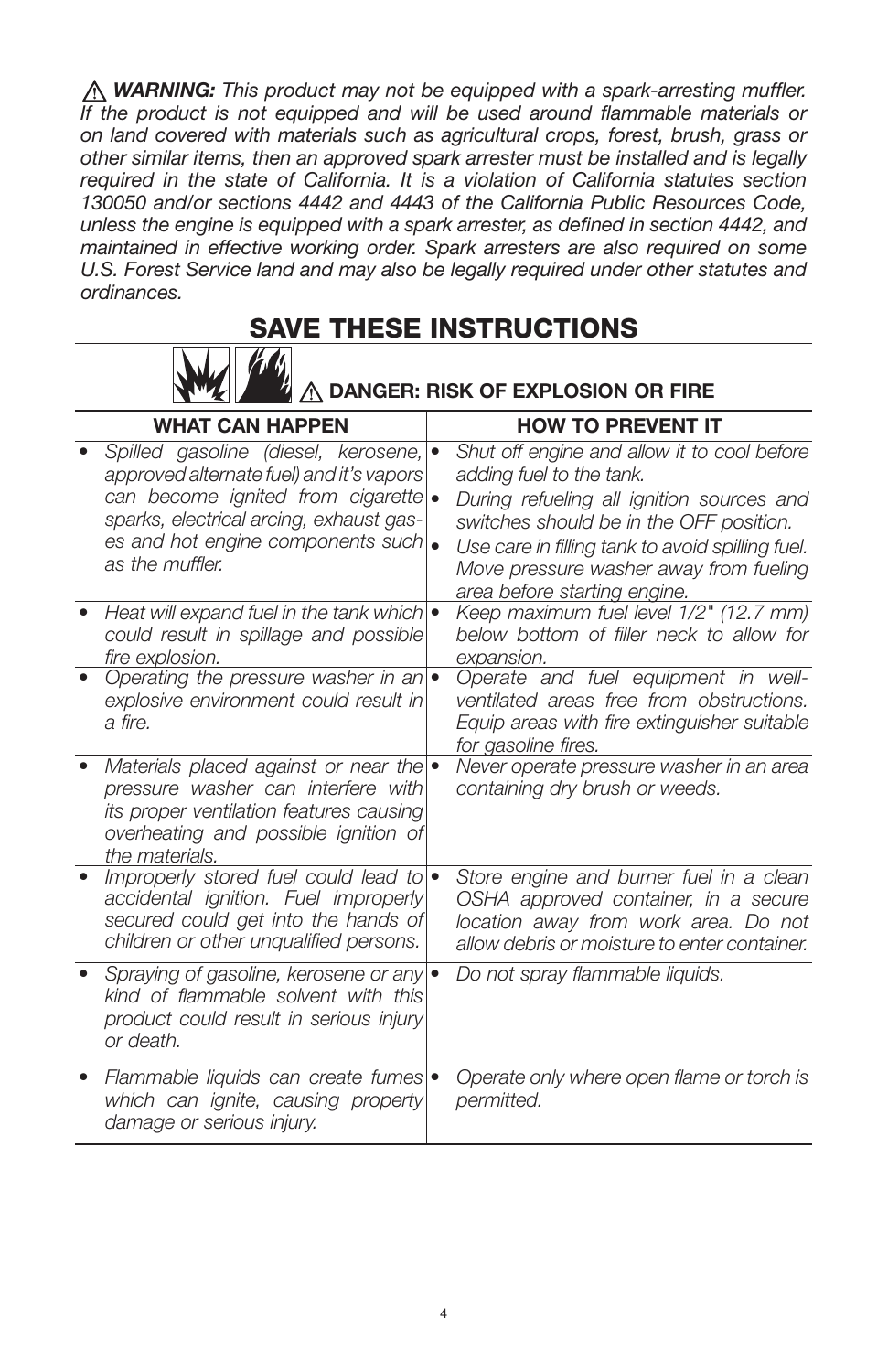|                                                                                                                                           | A DANGER: RISK TO BREATHING (ASPHYXIATION)                                                                                                                                                                                                              |
|-------------------------------------------------------------------------------------------------------------------------------------------|---------------------------------------------------------------------------------------------------------------------------------------------------------------------------------------------------------------------------------------------------------|
| <b>WHAT CAN HAPPEN</b>                                                                                                                    | <b>HOW TO PREVENT IT</b>                                                                                                                                                                                                                                |
| Breathing exhaust fumes will cause<br>serious injury or death! Engine<br>exhaust contains carbon monoxide,<br>an odorless and deadly gas. | Operate pressure washer in a well-<br>ventilated area. Avoid enclosed areas<br>such as garages, basements, etc.<br>Never operate unit in or near a location<br>occupied by humans or animals.<br>Never connect pressure washer to a<br>TYPE B gas vent. |
| fluids<br>cleaning<br>contain •<br>Some<br>substances which could cause injury<br>to skin, eyes or lungs.                                 | Use only cleaning fluids specifically rec-<br>ommended for high pressure washers.<br>Follow manufacturers recommendations.<br>Do not use chlorine bleach or any other<br>corrosive compound.                                                            |



## DANGER: RISK OF FLUID INJECTION AND LACERATION

| <b>WHAT CAN HAPPEN</b>                                                                                                                                                                                                                                                                                                                                                                | <b>HOW TO PREVENT IT</b>                                                                                                                                                                                                                                                                                                                                                                                                                                                                                                                                                                                                                                                                                                                                     |
|---------------------------------------------------------------------------------------------------------------------------------------------------------------------------------------------------------------------------------------------------------------------------------------------------------------------------------------------------------------------------------------|--------------------------------------------------------------------------------------------------------------------------------------------------------------------------------------------------------------------------------------------------------------------------------------------------------------------------------------------------------------------------------------------------------------------------------------------------------------------------------------------------------------------------------------------------------------------------------------------------------------------------------------------------------------------------------------------------------------------------------------------------------------|
| Your pressure washer operates at fluid) .<br>pressures and velocities high enough<br>to penetrate human and animal flesh<br>which could result in amputation or<br>other serious injury. Leaks caused<br>by loose fittings or worn or damaged<br>hoses can result in injection injuries.<br>DO NOT TREAT FLUID INJECTION .<br>AS A SIMPLE CUT! See a physician<br><i>immediately!</i> | Inspect the high pressure hose regularly.<br>Replace the hose immediately if it is<br>melted from<br>damaged, worn,<br>has<br>contacting the engine, or shows any signs<br>of cracks, bubbles, pinholes, or other<br>leakage. Never grasp a high pressure<br>hose that is leaking or damaged.<br>Never touch, grasp or attempt to cover a<br>pinhole or similar water leak on the high<br>pressure hose. The stream of water IS<br>under high pressure and WILL penetrate<br>skin.                                                                                                                                                                                                                                                                           |
|                                                                                                                                                                                                                                                                                                                                                                                       | Never place hands in front of nozzle.<br>٠<br>Direct spray away from self and others.<br>Make sure hose and fittings are tightened<br>and in good condition. Never hold onto<br>the hose or fittings during operation.<br>Do not allow hose to contact muffler.<br>٠<br>Never attach or remove wand or hose<br>$\bullet$<br>fittings while system is pressurized.<br>When using replacement lances or guns<br>٠<br>with this pressure washer, DO NOT use<br>a lance and/or lance/gun combination<br>that is shorter in length than what was<br>provided with this pressure washer as<br>measured from the nozzle end of the<br>lance to the gun trigger.<br>Use only accessories rated equal to or<br>٠<br>higher than the rating of the pressure<br>washer. |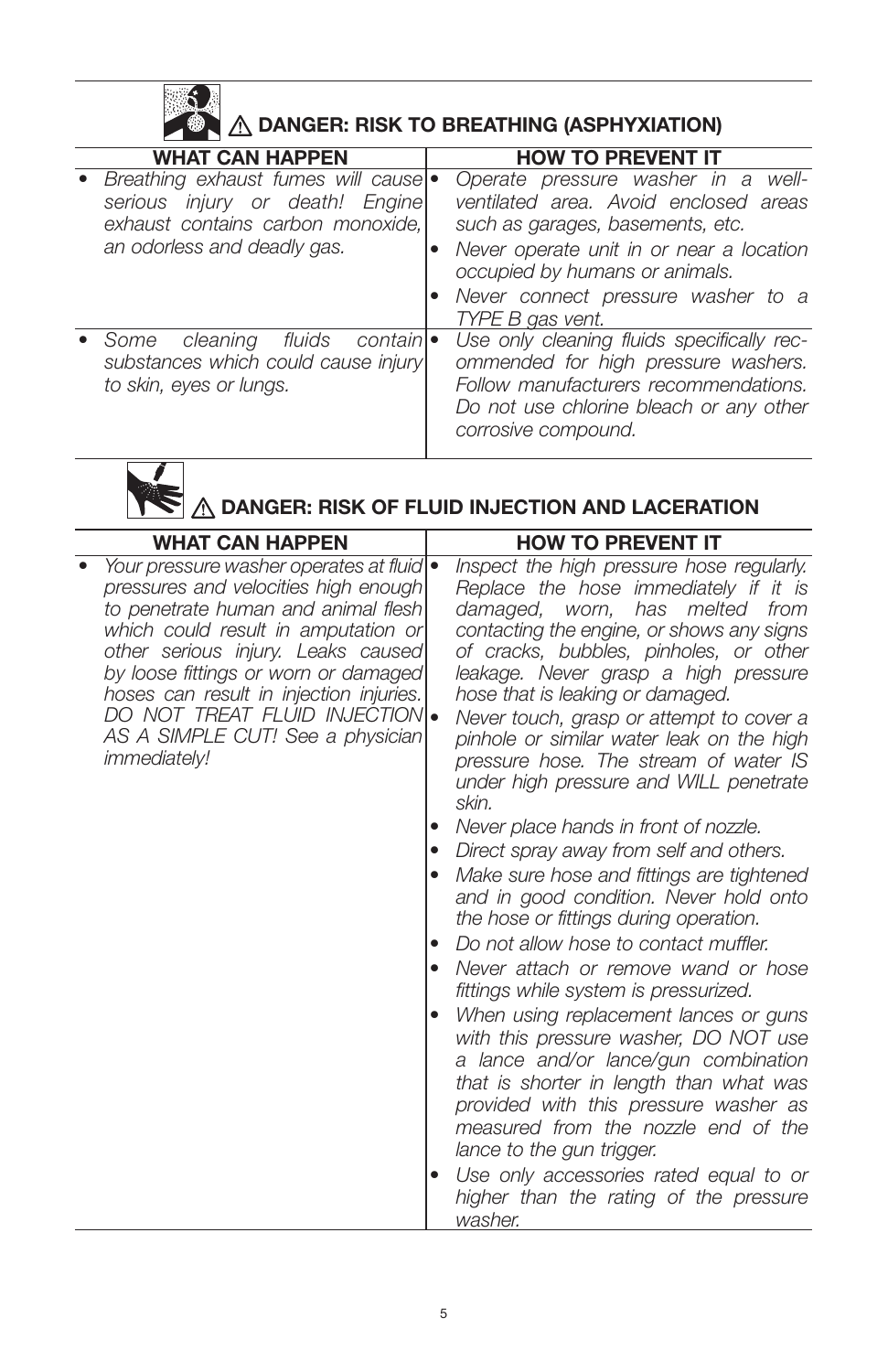*• Injuries can result if system pressure is not reduced before attempting maintenance or disassembly.*



*• To relieve system pressure, shut off* 



## $\overline{\mathbb{A}}$  danger: Risk of Injury from Spray

| <b>WHAT CAN HAPPEN</b>                                                                              | <b>HOW TO PREVENT IT</b>                                                                                                                                            |
|-----------------------------------------------------------------------------------------------------|---------------------------------------------------------------------------------------------------------------------------------------------------------------------|
| · High-velocity fluid spray can cause •<br>objects to break, projecting particles<br>at high speed. | Always wear safety glasses. Wear<br>protective clothing to protect against<br>accidental spraying.                                                                  |
|                                                                                                     | Never point wand at or spray people or<br>animals.                                                                                                                  |
| • Light or unsecured objects can •<br>become hazardous projectiles.                                 | Always secure trigger lock when wand<br>is not in service to prevent accidental<br>operation.<br>Never permanently secure trigger in pull-<br>back (open) position. |



 $\hat{\mathbb{A}}$  DANGER: RISK OF UNSAFE OPERATION

| <b>WHAT CAN HAPPEN</b>                                                                                         | <b>HOW TO PREVENT IT</b>                                                                                                                                                                                                                     |
|----------------------------------------------------------------------------------------------------------------|----------------------------------------------------------------------------------------------------------------------------------------------------------------------------------------------------------------------------------------------|
| Unsafe operation of your pressure<br>washer could lead to serious injury or                                    | Do not use chlorine bleach or any other<br>corrosive compound.                                                                                                                                                                               |
| death to you or others.                                                                                        | Become familiar with the operation and<br>٠<br>controls of the pressure washer.                                                                                                                                                              |
|                                                                                                                | Keep operating area clear of all persons,<br>pets and obstacles.                                                                                                                                                                             |
|                                                                                                                | Do not operate the product when fatigued<br>or under the influence of alcohol or drugs.<br>Stay alert at all times.                                                                                                                          |
|                                                                                                                | Never compromise the safety features of<br>this product.                                                                                                                                                                                     |
|                                                                                                                | Do not operate machine with missing,<br>broken or unauthorized parts.                                                                                                                                                                        |
|                                                                                                                | Never leave wand unattended while unit is<br>running.                                                                                                                                                                                        |
|                                                                                                                | Do not obstruct the burner exhaust.                                                                                                                                                                                                          |
|                                                                                                                | Do not tamper with the safety pressure<br>٠<br>relief valve.                                                                                                                                                                                 |
|                                                                                                                | Do not tamper with the unloader valve.                                                                                                                                                                                                       |
|                                                                                                                | Do not modify the pressure washer.                                                                                                                                                                                                           |
| If proper starting procedure is not .<br>followed, engine can kickback causing<br>serious hand and arm injury. | If engine does not start after two pulls,<br>squeeze trigger of gun to relieve pump<br>pressure. Pull starter cord slowly until<br>resistance is felt. Then pull cord rapidly to<br>avoid kickback and prevent hand or arm<br><i>injury.</i> |
| The spray gun/wand is a powerful<br>cleaning tool that could look like a toy<br>to a child.                    | Keep children away from the pressure<br>washer at all times.                                                                                                                                                                                 |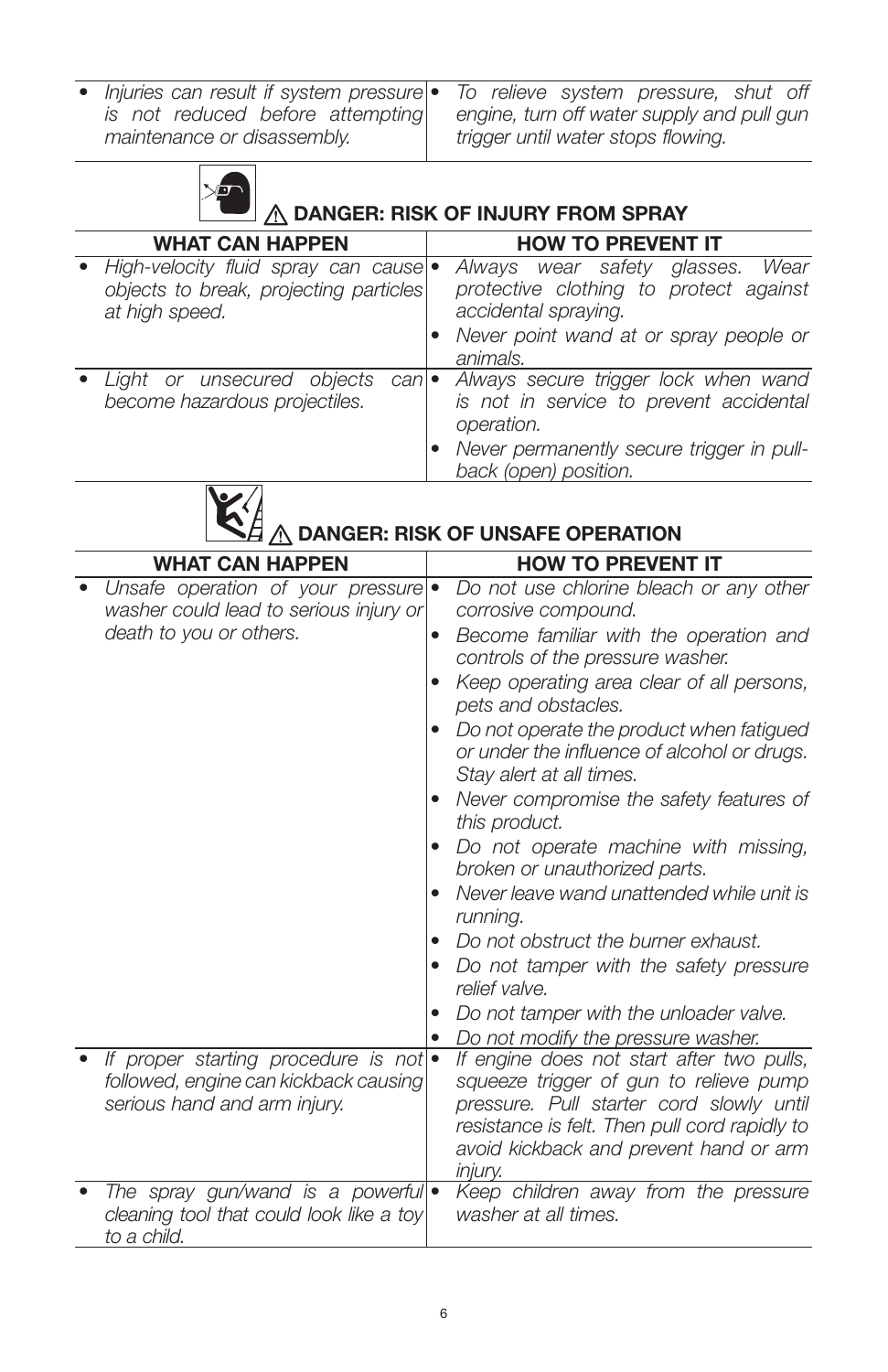| • Reactive force of spray will cause gun/ $\bullet$ | Do not overreach or stand on an unstable |
|-----------------------------------------------------|------------------------------------------|
| wand to kickback, and could cause                   | support.                                 |
| the operator to slip or fall or misdirect $\bullet$ | Do not use pressure washer while         |
| the spray. Improper control of gun/                 | standing on a ladder.                    |
| wand can result in injuries to self and $\bullet$   | Grip gun/wand firmly with both hands.    |
| others.                                             | Expect the gun to kickback when          |
|                                                     | triggered.                               |

## DANGER: RISK OF INJURY OR PROPERTY DAMAGE WHEN TRANSPORTING OR STORING

| <b>WHAT CAN HAPPEN</b>                                                                                                                                                                                                     | <b>HOW TO PREVENT IT</b>                                                                                                                                                                                                                                           |
|----------------------------------------------------------------------------------------------------------------------------------------------------------------------------------------------------------------------------|--------------------------------------------------------------------------------------------------------------------------------------------------------------------------------------------------------------------------------------------------------------------|
| • Fuel or oil can leak or spill and could  •<br>result in fire or breathing hazard.<br>Serious injury or death can result.<br>Fuel or oil leaks will damage carpet,<br>paint or other surfaces in vehicles or<br>trailers. | If pressure washer is equipped with a fuel<br>shut-off valve, turn the valve to the OFF<br>position before transporting to avoid fuel<br>leaks. If pressure washer is not equipped<br>with a fuel shut-off valve, drain the fuel<br>from tank before transporting. |
| • Oil could fill the cylinder and damage<br>the engine if the unit is not stored or                                                                                                                                        | Only transport fuel in an OSHA-approved<br>container.                                                                                                                                                                                                              |
| transported in an upright position.                                                                                                                                                                                        | Always place pressure washer on a<br>protective mat when transporting to<br>protect against damage to vehicle from<br>leaks.                                                                                                                                       |
|                                                                                                                                                                                                                            | Always transport and store unit in an<br>upright position. Remove pressure                                                                                                                                                                                         |
|                                                                                                                                                                                                                            | washer from vehicle immediately upon<br>arrival at your destination.                                                                                                                                                                                               |

DANGER: RISK OF ELECTRICAL SHOCK

| <b>WHAT CAN HAPPEN</b>                                                                                                                                          | <b>HOW TO PREVENT IT</b>                                                                                                            |
|-----------------------------------------------------------------------------------------------------------------------------------------------------------------|-------------------------------------------------------------------------------------------------------------------------------------|
| • Spray directed at electrical outlets or $\bullet$<br>switches, or objects connected to an<br>electrical circuit, could result in a fatal<br>electrical shock. | Unplug any electrically operated product<br>before attempting to clean it. Direct spray<br>away from electric outlets and switches. |
|                                                                                                                                                                 |                                                                                                                                     |



# **DANGER: RISK OF CHEMICAL BURN**

| <b>WHAT CAN HAPPEN</b>                                                                                                                                                       | <b>HOW TO PREVENT IT</b>                                                                                                                                                                                                                                                                                  |  |
|------------------------------------------------------------------------------------------------------------------------------------------------------------------------------|-----------------------------------------------------------------------------------------------------------------------------------------------------------------------------------------------------------------------------------------------------------------------------------------------------------|--|
| • Use of acids, toxic or corrosive<br>chemicals, poisons, insecticides, or<br>any kind of flammable solvent with this<br>product could result in serious injury or<br>death. | Do not spray acids, gasoline, kerosene,<br>or any other flammable materials with this<br>product. Use only household detergents,<br>cleaners and degreasers recommended<br>for use with pressure washers.<br>Wear protective clothing to protect<br>eyes and skin from contact with sprayed<br>materials. |  |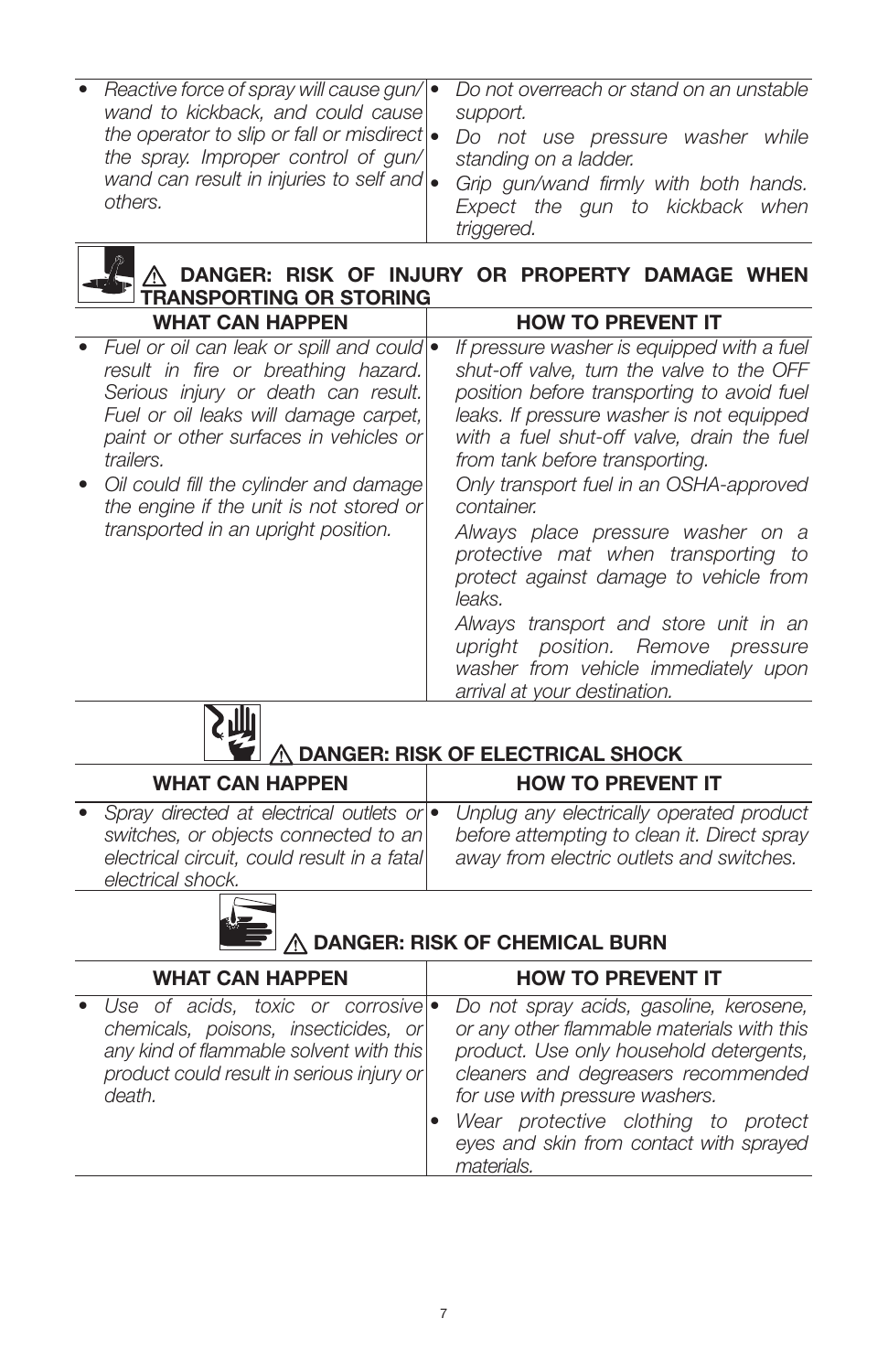| <b>NEW</b> A WARNING: RISK OF BURSTING |                                                                                                                                                                                                     |                                                                                                                                                                                                                                                                       |
|----------------------------------------|-----------------------------------------------------------------------------------------------------------------------------------------------------------------------------------------------------|-----------------------------------------------------------------------------------------------------------------------------------------------------------------------------------------------------------------------------------------------------------------------|
|                                        | <b>WHAT CAN HAPPEN</b>                                                                                                                                                                              | <b>HOW TO PREVENT IT</b>                                                                                                                                                                                                                                              |
|                                        | • High-velocity fluid spray directed at $\bullet$<br>pneumatic tire sidewalls (such as<br>found on automobiles, trailers and<br>the like) could damage the sidewall<br>resulting in serious injury. | On pressure washers rated above<br>1600 psi (11032 kPa) use the widest<br>fan spray $(40^{\circ}$ nozzle) and keep the<br>spray a minimum of $8"$ (20 cm) from the<br>pneumatic tire sidewall. Do not aim spray<br>directly at the joint between the tire and<br>rim. |



 $\mathbf{M}$ 

# **WARNING: RISK OF HOT SURFACES**

| <b>WHAT CAN HAPPEN</b>                                                                                 | <b>HOW TO PREVENT IT</b>                                                                                                                                                                                       |
|--------------------------------------------------------------------------------------------------------|----------------------------------------------------------------------------------------------------------------------------------------------------------------------------------------------------------------|
| • Contact with hot surfaces, such as  •<br>engine exhaust components, could<br>result in serious burn. | During operation, touch only the control<br>surfaces of the pressure washer. Keep<br>children away from the pressure washer<br>at all times. They may not be able to<br>recognize the hazards of this product. |
| serious burn.                                                                                          | • Contact with spray will result in • DO NOT touch spray, ALWAYS direct<br>spray away from self and others.                                                                                                    |

### A WARNING: RISK OF INJURY FROM LIFTING

| <b>WHAT CAN HAPPEN</b>                     |  |  |  |  | <b>HOW TO PREVENT IT</b>                |
|--------------------------------------------|--|--|--|--|-----------------------------------------|
| • Serious injury can result from $\bullet$ |  |  |  |  | The pressure washer is too heavy to be  |
| attempting to lift too heavy an object.    |  |  |  |  | lifted by one person. Obtain assistance |
|                                            |  |  |  |  | from others before lifting.             |

#### *NOTICE: RISK OF PROPERTY DAMAGE*

| <b>WHAT CAN HAPPEN</b>                                                                                                                                                                                                | <b>HOW TO PREVENT IT</b>                                                                                                                                                             |
|-----------------------------------------------------------------------------------------------------------------------------------------------------------------------------------------------------------------------|--------------------------------------------------------------------------------------------------------------------------------------------------------------------------------------|
| • Muffler and burner exhaust heat can   •<br>damage painted surfaces, melt any<br>material sensitive to heat (such as)<br>siding, plastic, rubber, vinyl or the<br>pressure hose, itself), and damage<br>live plants. | Always keep pressure washer a mini-<br>mum of $4'$ (1.2 m) away from surfaces<br>(such as houses, automobiles or live<br>plants) that could be damaged from<br>muffler exhaust heat. |

## SAVE THESE INSTRUCTIONS FOR FUTURE USE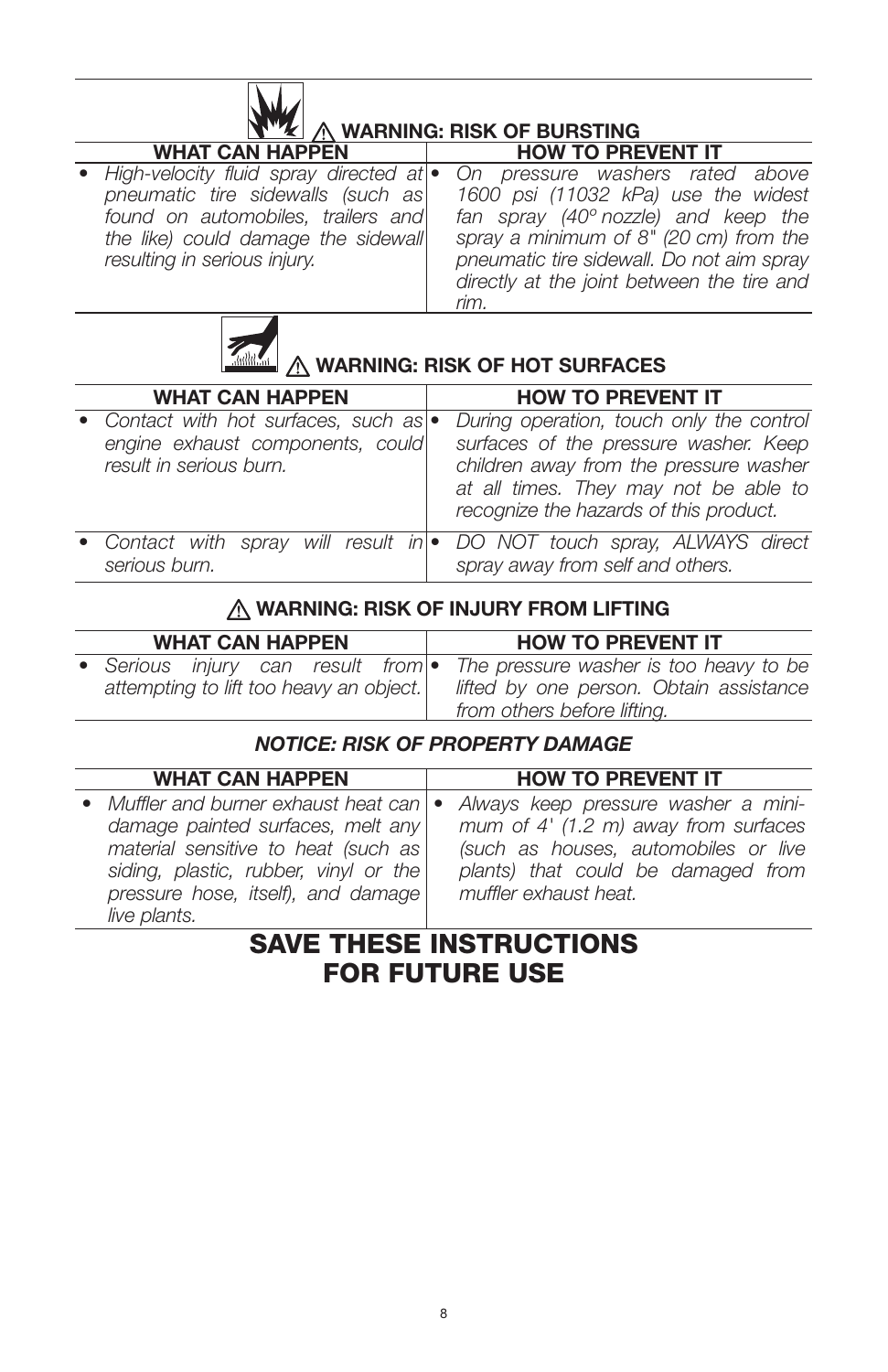#### NOTE: Photographs and line drawings used in this manual are for reference only and do not represent a specific model.

Compare the illustrations with your unit to familiarize yourself with the location of various controls and adjustments. Save this manual for future reference.

## BASIC ELEMENTS OF A PRESSURE WASHER (FIG. 1)



- A. Engine: Refer to the Engine Owner's **Manual** for location and operation of engine controls.
- B. Engine fuel fill
- C. Engine fuel tank
- D. Burner fuel tank
- E. Burner fuel tank fill
- F. Burner System
- G. Burner On/ Off switch
- H. High-pressure hot water outlet
- I. Quick-connect nozzles (0º, 15º. 25º, 40º, black)
- J. EVAP canister (not shown)
- K. High-pressure pump (not shown)
- L. Pump water inlet (not shown)
- M. Chemical siphon hose (not shown)
- N. Unloader (not shown)
- O. Battery Box
- P. High pressure spray wand
- Q. High pressure hose
- R. Spray gun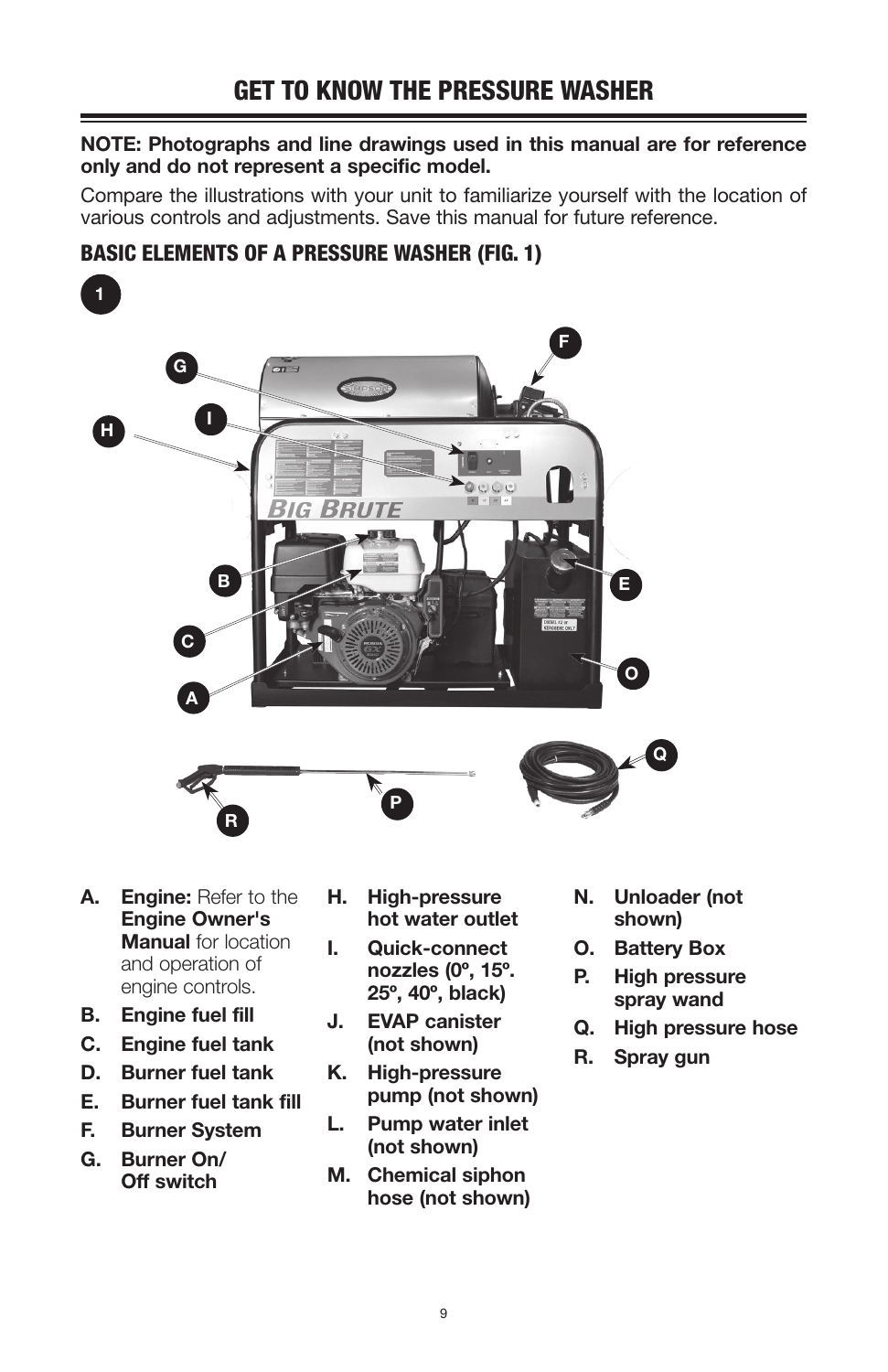## BASIC ELEMENTS OF A PUMP (FIG. 2)

*NOTICE: The high-pressure pump was filled with oil at the factory. Always check oil level before using (refer to* Maintenance *for more information).*



S. Oil drain plug T. Oil fill plug U. Sight glass

### BASIC ELEMENTS OF AN ENGINE

Refer to the **Engine Owner's Manual** for location and operation of engine controls.

*NOTICE: The engine is shipped without oil. Before starting engine, add the oil provided. Damage to the engine will occur if the engine is run without oil, this damage will not be covered under warranty.*

#### PRESSURE WASHER TERMINOLOGY

PSI: Pounds per Square Inch. The unit of measure for water pressure. Also used for air pressure, hydraulic pressure, etc. Operating at pressures exceeding the maximum rating could result in damage to the unit and/or severe personal injury.

GPM: Gallons per Minute. The unit of measure for the flow rate of water.

CU: Cleaning Units. GPM multiplied by PSI equals CU.

**Pressure Wand Assembly:** This refers to the gun, wand and nozzle.

**Pump:** The pump moves the water through the system and delivers it to the pressure wand assembly. The nozzle creates the pressure.

Bypass Mode: Allows water to re-circulate within the pump when the gun trigger is not pulled. This feature allows the operator to release the trigger gun and reposition themselves without having to turn the engine off in between cleaning actions.

*NOTICE: Allowing the unit to run for more than two minutes without the gun trigger being pulled could cause overheating and damage to the pump. Do not let the pressure washer run for more than two minutes in Bypass Mode. Turn off the engine and relieve the pressure in the gun during these extended situations.*

Thermal Relief Valve: When the temperature inside the pump rises too high, this valve will open and release a gush of water in an effort to lower the temperature inside the pump. The valve will then close.

**Pressure Relief Valve:** The water heater coils are designed to operate safely at normal working pressure. The safety pressure relief valve prevents over pressurization of the high pressure system. Do not modify the pressure relief valve in anyway.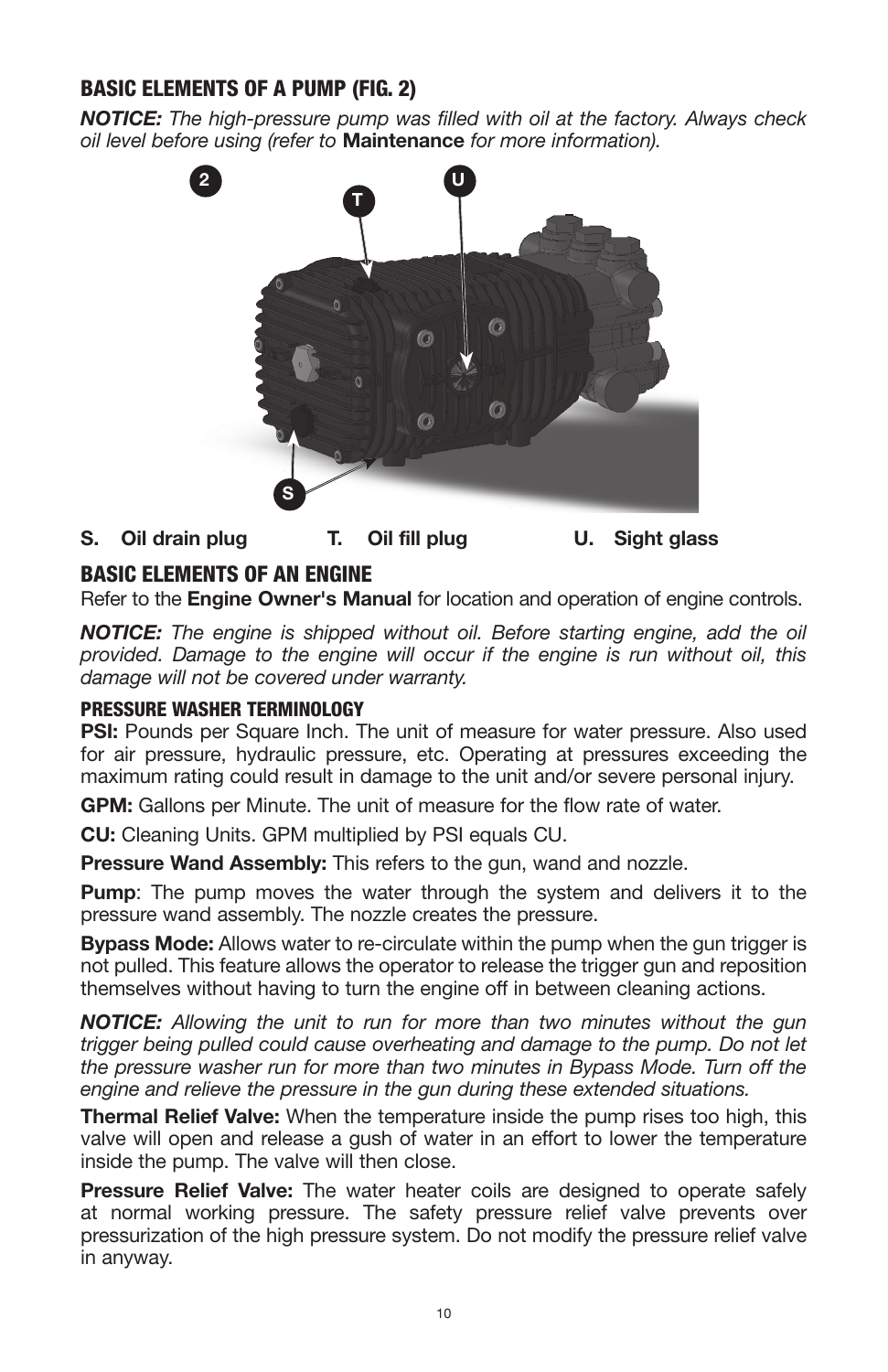High Pressure Pump Oil: The preferred oil is SIMPSON<sup>®</sup> Premium Pump Crankcase Oil. If this oil is not available, an SAE 15W-40 oil may be used. Change the pump oil after the first 50 hours of operation and every 100 hours thereafter, or every 3 months.

Gasoline Engine Oil: Check engine oil level before each use. Refer to the Engine **Owner's Manual for correct procedure.** 

12V DC Battery: The 12V DC battery operates the engine's electrical start system, after the engine is started the system will charge the battery and operate the burner. The 12V battery will need to be replaced regularly to ensure consistent performance. Recommended battery size: Group 24 battery

**Burner Assembly:** A device used to change fuel to heat energy. It is used to heat the water in the coil assembly and is designed to use a NO. #2 diesel fuel.

**BTU (British Thermal Unit):** The amount of time it takes to raise the temperature of one pound of water by one degree Fahrenheit.

**Temperature Control:** The burner system is equipped with an adjustable temperature control. See *Specification Insert* for maximum temperature for each unit. Do not set thermostat above 195°F. The burner will shut off if insufficient water flow through the burner's heater coil causes the outlet water temperature to be excessive.

**Back Flow Preventer:** Prevents backflow into a potable water system.

#### *WARNING: To reduce the possibility of contamination always protect against backflow when connected to a potable water system*

**Pressure Switch:** A switch which uses a pressure activated plunger to activate a microswitch, used to control the fuel solenoid in the burner system.

Flow Switch: A switch which responds to changes in water flow, water flow moves a magnet which ativates a reed or microswitch to control voltage to the fuel solenoid in the burner system.

**Chemical Injection System:** Mixes cleaners or cleaning solvents with the water to improve cleaning effectiveness.

**High Pressure Hose:** Only use a wire braid hose rated for the output pressure and temperature of the high pressure pump. See *Specification Insert* for the maximum temperature. Additional hose lengths can be added with quick twist couplers with a minimal loss in pressure of about .5 PSI per foot. Always inspect hoses for wear and replace if necessary. Avoid kinking or running over the hose to extend the hose life.

**Hour meter:** The analog hour meter operates whenever the engine is running and keeps track of how many hours the unit has been used.

Water Supply: The minimum requirements for a water supply are 20 psi and 5 Water Supply: The minimum requirements for a water supply are 20 psi at twice the stated water volume for the machine. If your water source is a well, the garden hose length can only be 30 ft. (9 m) maximum.

**EVAP canister:** Collects fuel vapors and later purges them so they burn in the combustion process.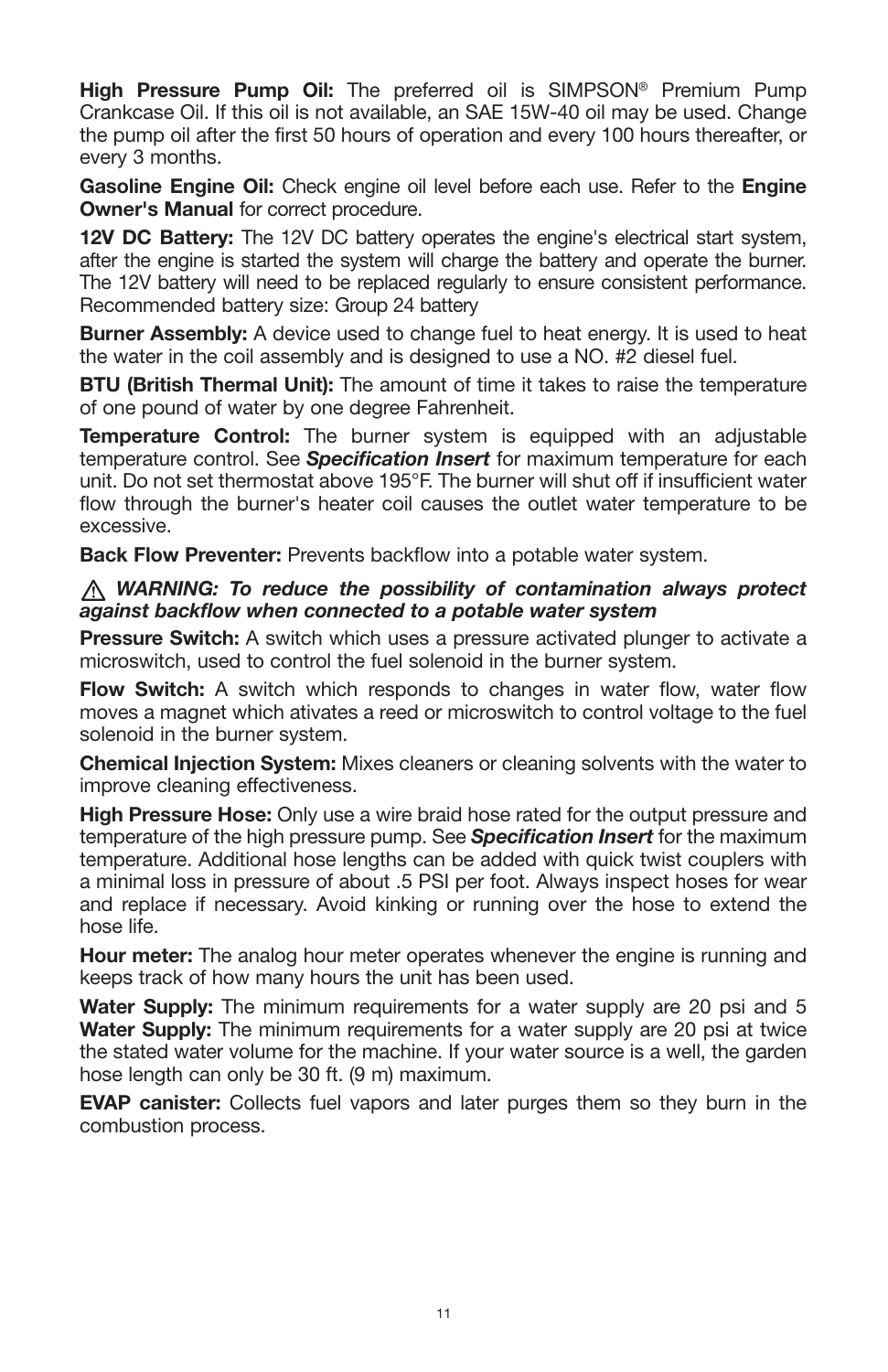#### PRESSURE WASHER OPERATING FEATURES

#### IMPORTANT: Become familiar with these features before operating this pressure washer.

#### PRESSURE ADJUSTMENTS

The pressure setting is preset at the factory to achieve optimum pressure and cleaning. If you need to lower the pressure, it can be accomplished by these methods.

- 1. Back away from the surface to be cleaned. The further away you are, the less the pressure will be on the surface to be cleaned.
- 2. This pressure washer is equipped with an additional feature that allows the pressure setting to be adjusted.
	- a. To lower the pressure, turn the unloader control knob (N) (located under the hot water tank) counterclockwise to the desired pressure.
	- **b.** To return the pump pressure to the factory setting, turn the unloader control knob (N) (located under the hot water tank) clockwise until it stops.

*NOTICE: DO NOT overtighten the pressure control knob, if overtightened the knob COULD break and result in immediate loss of water pressure and costly repairs to the unit.*

#### HOW TO USE SPRAY WAND

The nozzles for the spray wand are stored in the nozzle holder on the panel assembly. Colors on the panel identify nozzle location and spray pattern. Refer to the following chart to choose the correct nozzle for the job to be performed.

#### CHANGING NOZZLES ON SPRAY WAND (FIG. 3)

 *DANGER: Risk of fluid injection. Do not direct discharge stream toward persons, unprotected skin, eyes or any pets or animals. Serious injury will occur.*

 *WARNING: Flying objects could cause risk of serious injury. Do not attempt to change nozzles while pressure washer is running. Turn engine off before changing nozzles.*

- 1. Pull quick-connect coupler (AA) back and insert nozzle (I).  $\begin{bmatrix} 1 & 1 \\ 1 & 2 \end{bmatrix}$
- 2. Release quick-connect coupler and twist nozzle to make sure it is secure in coupler.

 *WARNING: Flying object could cause risk of serious injury. Ensure nozzle is completely inserted in quickconnect socket and quick-connect collar is fully engaged (forward) before squeezing gun trigger.*

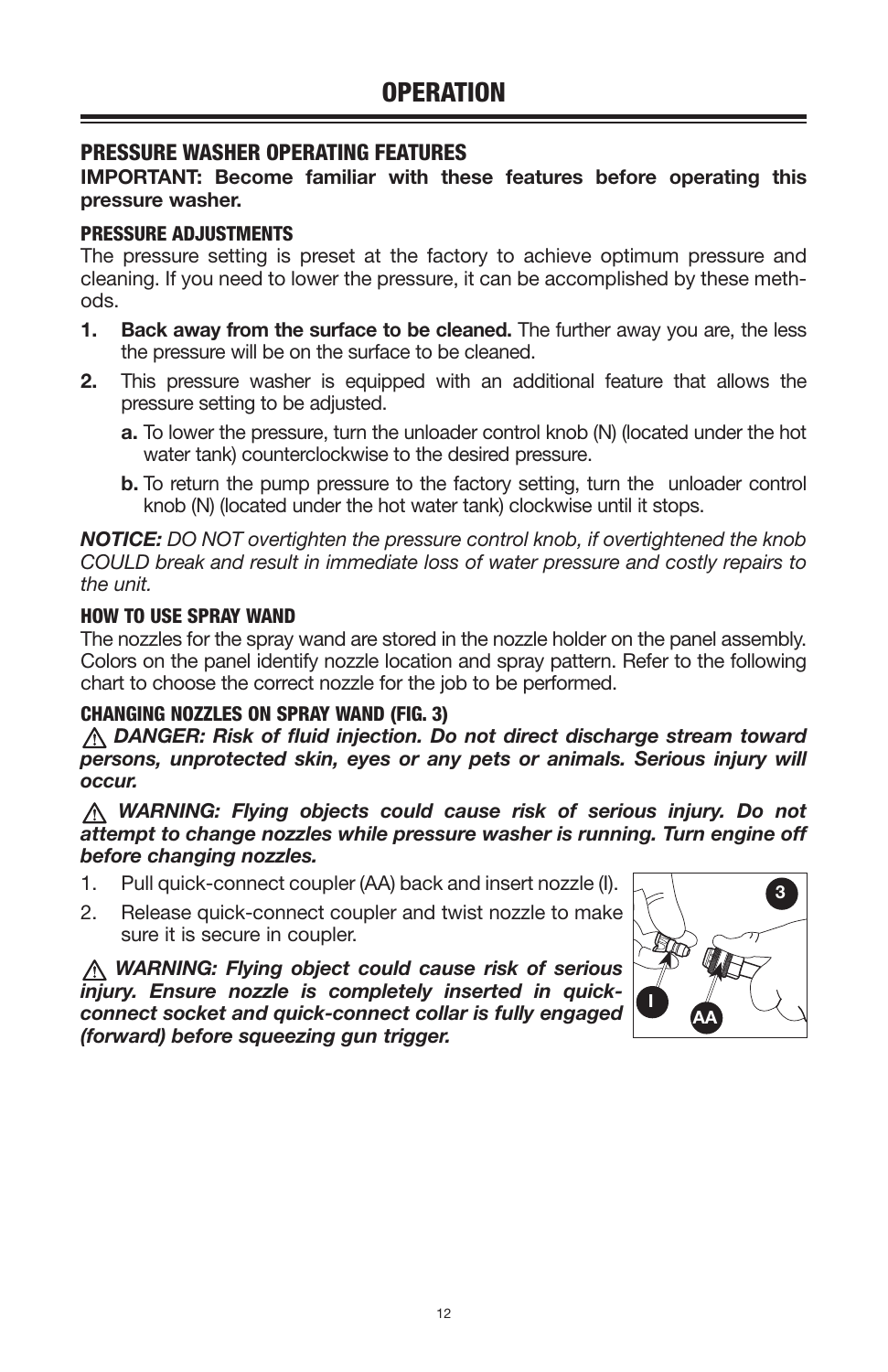| <b>NOZZLE COLOR</b> | <b>SPRAY PATTERN</b> | <b>USES</b>                                                                                         | <b>SURFACES*</b>                                                                                                         |
|---------------------|----------------------|-----------------------------------------------------------------------------------------------------|--------------------------------------------------------------------------------------------------------------------------|
| Red                 | $0^{\circ}$          | powerful pinpoint<br>for spot cleaning<br>of hard, unpainted<br>surfaces or for<br>high reach areas | unpainted metal<br>or concrete;<br>DO NOT use on wood                                                                    |
| Yellow              | $15^{\circ}$         | intense cleaning<br>of unpainted<br>hard surfaces                                                   | grills, driveways, concrete<br>or brick walkways,<br>unpainted brick or stucco                                           |
| Green               | $25^\circ$           | standard cleaning<br>nozzle for most<br>applications                                                | yard tools, sidewalks,<br>lawn furniture, unpainted<br>siding, stucco, gutters<br>and eaves, concrete,<br>brick surfaces |
| White               | $40^{\circ}$         | cleaning of<br>painted or delicate<br>surfaces                                                      | auto/RV, marine, wood,<br>painted brick and stucco,<br>vinyl, painted siding                                             |
| <b>Black</b>        | low pressure         | applies cleaning<br>solutions                                                                       | Low pressure<br>spray is safe on all<br>surfaces. Always verify<br>compatibility of cleaning<br>solution prior to use.   |

*\*NOTICE: The high pressure spray from your pressure washer is capable of causing damage to surfaces such as wood, glass, automobile paint, auto striping and trim, and delicate objects such as flowers and shrubs. Before spraying, check the item to be cleaned to assure yourself that it is strong enough to resist damage from the force of the spray.* 

#### HOW TO APPLY CHEMICALS/CLEANING SOLVENTS (FIG. 4)

Applying chemicals or cleaning solvents is a low pressure operation. **NOTE:** Use only soaps and chemicals designed for pressure washer use. Do not use bleach.

#### To Apply Chemicals:

- 1. Ensure chemical siphon hose (M, Figure 4) is attached to barbed fitting location near high pressure hose connection of pump as shown.
- 2. Place the end of chemical siphon hose with filter on it into container holding chemical/cleaning solution.
- 3. Install low pressure (black) nozzle into quick connect fitting of spray wand, see How To Use Spray Wand paragraph in this section.
- 4. After use of chemicals, place chemical siphon hose into container of clean water and draw clean water through chemical injection system to rinse system thoroughly. If chemicals remain in the pump, it could be damaged. Pumps damaged due to chemical residue will not be covered under warranty.

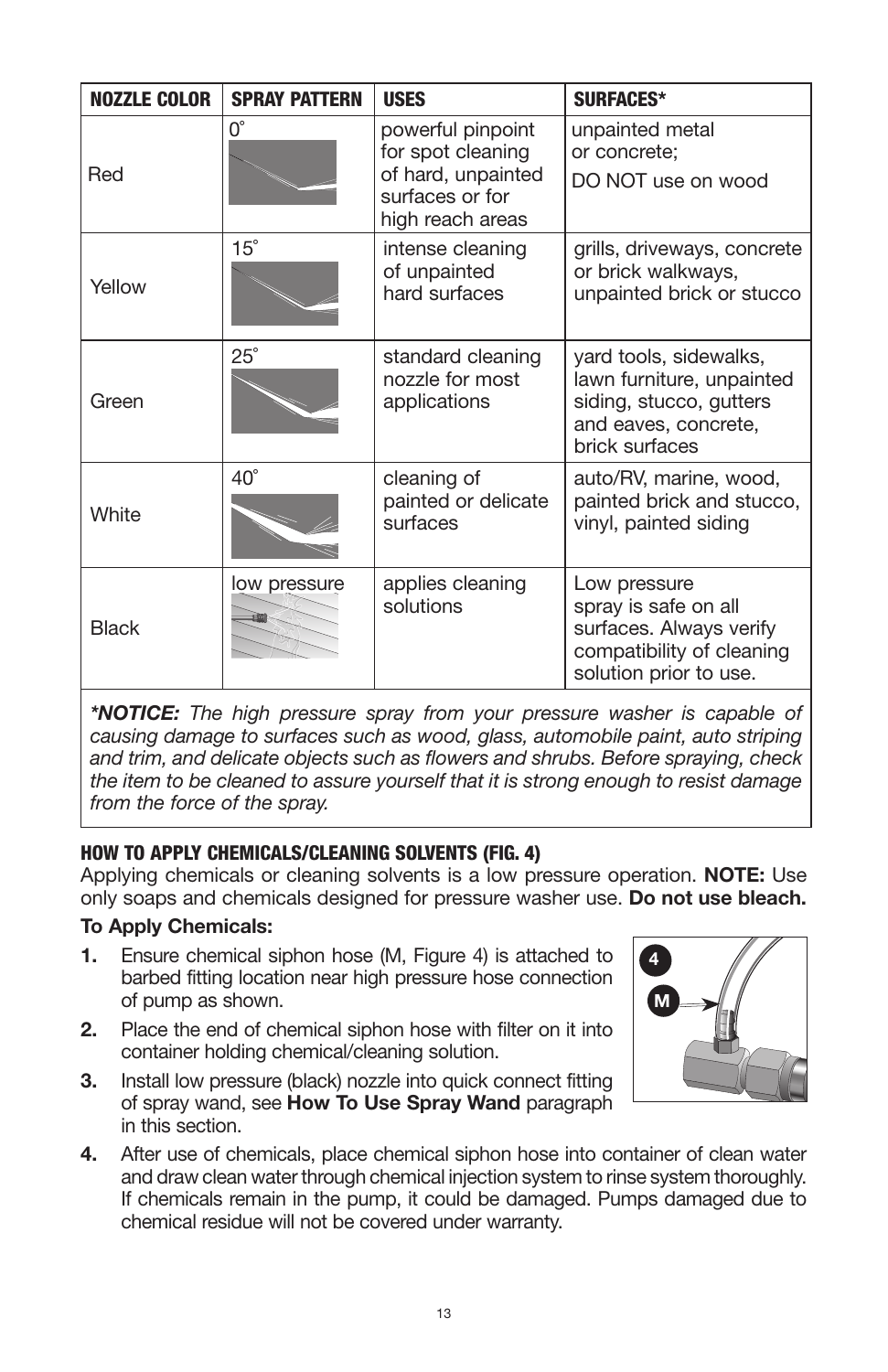#### **STARTING**

 *WARNING: Do not operate this unit until you read this instruction manual and the engine instruction manual for safety, operation and maintenance instructions.*

 *DANGER: Risk of fluid injection and laceration. When using the high pressure setting, DO NOT allow the high pressure spray to come in contact*  with unprotected skin, eyes, or with any pets or animals. Serious injury will *occur.*

*• Your washer operates at fluid pressures and velocities high enough to penetrate human and animal flesh, which could result in amputation or other serious injury. Leaks caused by loose fittings or worn or damaged hoses can result in injection injuries. DO NOT TREAT FLUID INJECTION AS A SIMPLE CUT! See a physician immediately!*

#### *DANGER: Carbon Monoxide. Using an engine indoors can kill you in minutes. Engine exhaust contains high levels of carbon monoxide (CO), a poisonous gas you cannot see or smell. You may be breathing CO even if you do not smell engine exhaust.*

- *• Breathing exhaust fumes will cause serious injury or death! Engine exhaust contains carbon monoxide, an odorless and deadly gas.*
- *• Operate pressure washer in a well-ventilated area. Avoid enclosed areas such as garages, basements, etc.*
- *• Never operate unit in or near a location occupied by humans or animals.*

#### *WARNING: Risk of Fire, Asphyxiation and Burn. Never fill fuel tank when engine is running or hot. Do not smoke when filling fuel tank.*

- *• Never fill fuel tank completely. Fill tank to 1/2" (12.7 mm) below bottom of filler neck to provide space for fuel expansion. Wipe any fuel spillage from engine and equipment before starting engine.*
- *• DO NOT let hoses come in contact with very hot engine muffler during or immediately after use of your pressure washer. Damage to hoses from contact with hot engine surfaces will NOT be covered by warranty.*

#### *NOTICE: Risk of property damage. Never pull water supply hose to move pressure washer. This could damage hose and/or pump inlet.*

- *• DO NOT use hot water, use cold water only.*
- *• Never turn water supply off while pressure washer engine is running or damage to pump will result.*
- *• DO NOT stop spraying water for more than two minutes at a time. Pump operates in bypass mode when spray gun trigger is not pressed. If pump is left in bypass*  mode for more than two minutes internal components of the pump can be *damaged.*

*If you do not understand these precautions, please contact our customer service department at 1-844-375-7577.*

### Before Each Start Up (FIG. 1, 5, 6)

1. In a well-ventilated outdoor area, add fresh, high-quality, unleaded gasoline with a pump octane rating of 86 or higher. Do not overfill. Wipe up spilled fuel before starting the engine. Refer to Engine Owner's Manual for correct procedure.

- Ethanol Percentage — *NOTICE: Use of fuels with greater than 10% ethanol are not approved for use in this product per EPA regulations*   $<$ 10%  $\blacksquare$  $MD$  15%  $-$  30% $-$  85% *and will damage the unit and void the warranty.*

2. Check engine oil level. Refer to the Engine Owner's Manual for correct procedure.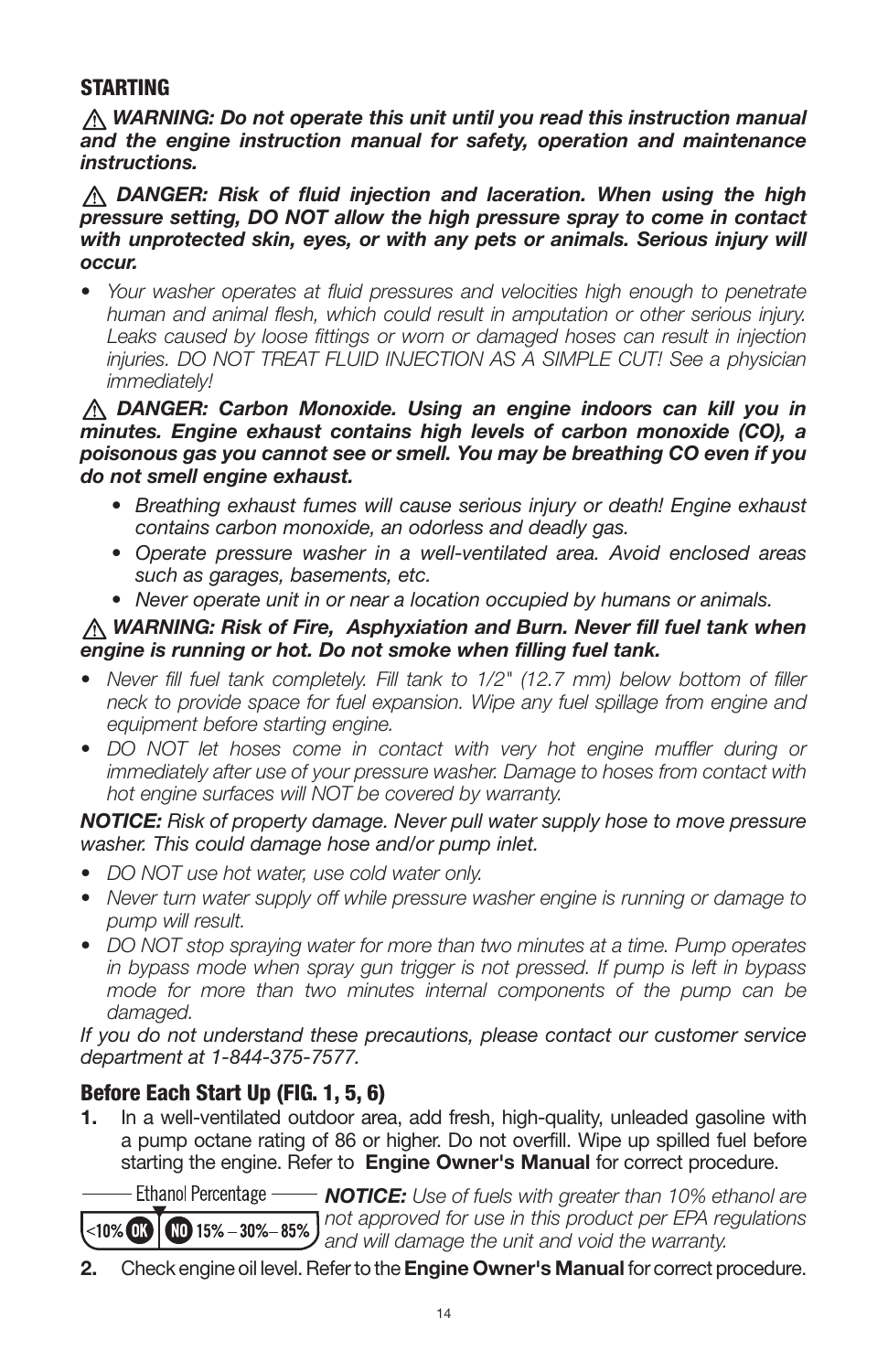- **3.** Check pump oil level. The oil level should come to the dot in the middle of the sight glass (U, Fig 2).
- 4. In a well-ventilated outdoor area, add fresh, high-quality #2 diesel fuel to the burner fuel tank fill. Refer to the *Specification Insert* for the correct fuel to be used in the burner.
- 5. Visually inspect all electrical components, hoses, nozzles and guns to assure they are in good condition. If replacements are necessary they must be rated to withstand the machines operating pressure and temperatures. See *Specification Insert.*
- 6. Connect the water hose to the cold water source. Turn the water source on to remove all air from the hose. When a steady stream of water is present, turn the water source off. **NOTE:** Use a  $5/8$ " (15.9 mm) or  $3/4$ " (19.0 mm) good quality water hose of minimal length. NOTE: Water source pressure must be 20–60 psi to ensure proper operation.

*WARNING: To reduce the possibility of contamination always protect against backflow when connected to a potable water system.*

- 7. Verify the filter screen (BB) is in water inlet on the machine. NOTE: Convex side faces out. Connect the cold water source to pump inlet  $(L)$ . **NOTE:** Failure to use machine without inlet screen filter installed may void warranty.
- 8. Connect high pressure spray wand  $(P)$  to gun  $(Q)$ . Tighten securely. Refer to Spray Wand Nozzles to select the correct quick connect nozzle for the task being performed.



- 9. Attach high pressure hose (S) to high pressure spray gun (Q). Connect the other end of the high-pressure hose to high-pressure hot water outlet on the machine.
- 10. If applying a chemical or cleaning solution, refer to *Chemicals and Cleaning Solvents.*
- 11. Turn the water source on. Remove all air from the pump and high pressure hose by depressing trigger until a steady stream of water is present.

*NOTICE: Risk of property damage. Failure to do so could cause damage to the pump.*

- 12. Make sure ALL controls are in the OFF position.
- 13. Start engine. Refer to the engine instruction manual for correct procedure. IMPORTANT: Prior to starting, refer to your engine manual for proper starting procedure.

*WARNING: Risk of unsafe operation. If engine does not start after two pulls, squeeze trigger of gun to relieve pump pressure. Pull starter cord slowly until resistance is felt. Then pull cord rapidly to avoid kickback and prevent hand or arm injury.*

NOTE: If the oil level in the engine is low, the engine will not start. If the engine does not start, check the oil level and add oil as needed.

14. If hot water cleaning is desired, release the trigger on the gun and place the burner On/Off switch (G) in the ON position.

*WARNING: Risk of burns. The surfaces around the burner exhaust and the discharged exhaust are very hot. Keep away from this area. DO NOT allow hoses to come in contact with the very hot burner exhaust area.*

*WARNING: Burner will shut off when the trigger is released. DO NOT use the pressure washer if the burner fails to shut off when the trigger is released.*

15. Depress trigger on gun to start water flow and the burner.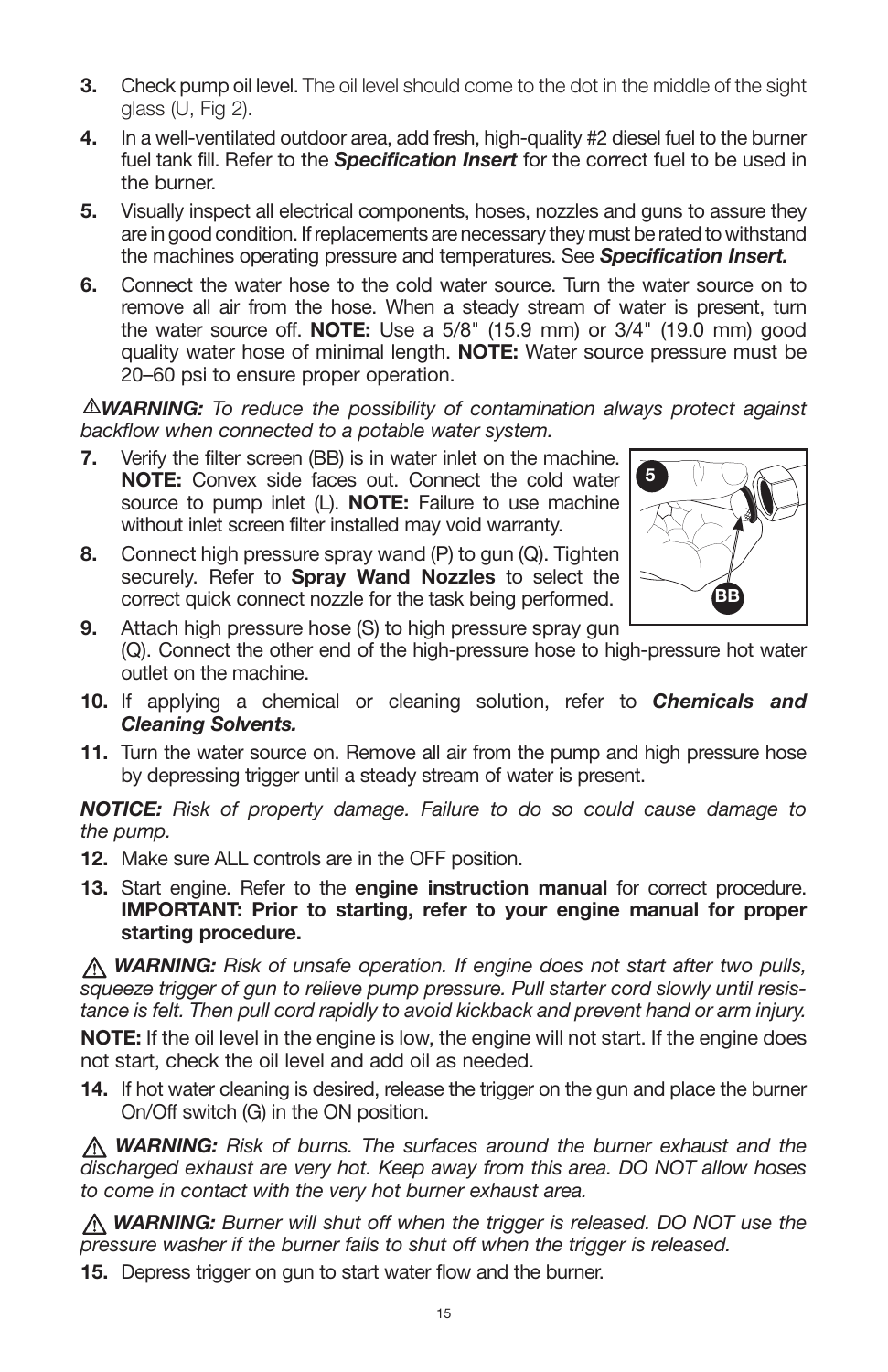*WARNING: Risk of unsafe operation. Stand on a stable surface and grip gun/ wand firmly with both hands. Expect the gun to kickback when triggered.*

*NOTICE: Allowing the unit to run for more than two minutes without the gun*  trigger being pulled could cause overheating and damage to the pump. Do not let *the pressure washer run for more than two minutes in Bypass Mode. Turn off the engine and relieve the pressure in the gun during these extended situations.*

- 16. Release trigger to stop water flow and turn the burner off.
- 17. Adjust the pressure if needed. Refer to *Pressure Adjustments* paragraph for the correct procedures.

*DANGER: Risk of injury from spray. Engage the trigger lock (CC) when gun is not in use to prevent accidental spraying.*

#### SHUTTING DOWN (FIG. 1)

- 1. Place the burner on/off switch (G) in the OFF position.
- 2. Depress trigger on gun and allow water to run until the spray wand is no longer hot to the touch.
- 3. If chemicals were applied, place the chemical siphon hose into a container of clean water and draw clean water through chemical injection system to rinse system thoroughly.

*NOTICE: Risk of property damage. Failure to rinse the chemical system can cause damage to the high-pressure pump or the high-pressure water system.*

4. Turn engine off. Refer to the engine instruction manual for correct procedure.

*NOTICE: Risk of property damage. NEVER turn water supply off while pressure washer engine is running or damage to pump will result.*

- 5. Turn water source off.
- 6. Pull trigger on spray gun to relieve any water pressure in hose or spray gun.
- 7. Refer to *Storage* for proper storage procedures.

## MAINTENANCE

Your pressure washer has been produced with the highest quality materials and *craftsmanship, as the owner you have certain responsibilities for the correct care of the equipment. Attention to regular preventative maintenance procedures will assist in preserving the performance of your equipment.*

Contact your local service provider for maintenance. A small investment in preventative maintenance will add many hours to the life of your pressure washer. Perform maintenance more often under severe conditions. Do not spray highpressure water onto the machine. Not all maintenance items apply to all machines.

| <b>MAINTENANCE SCHEDULE**</b> |  |
|-------------------------------|--|
|-------------------------------|--|

| Engine Oil            | Inspect       | Daily                                                                               |
|-----------------------|---------------|-------------------------------------------------------------------------------------|
|                       | Change        | After first 10 hours then every 50 hours especially in<br>high ambient temperatures |
|                       | Filter        | Every 100 hours                                                                     |
| Air Cleaner           | Inspect       | Every 25 hours                                                                      |
|                       | Clean         | Every 3 months                                                                      |
| Diesel Engine Coolant | Check daily   | (maximum 50% antifreeze)                                                            |
| <b>Battery Level</b>  | Check monthly | 12V DC Burner Systems: Replace battery every 2<br>years                             |

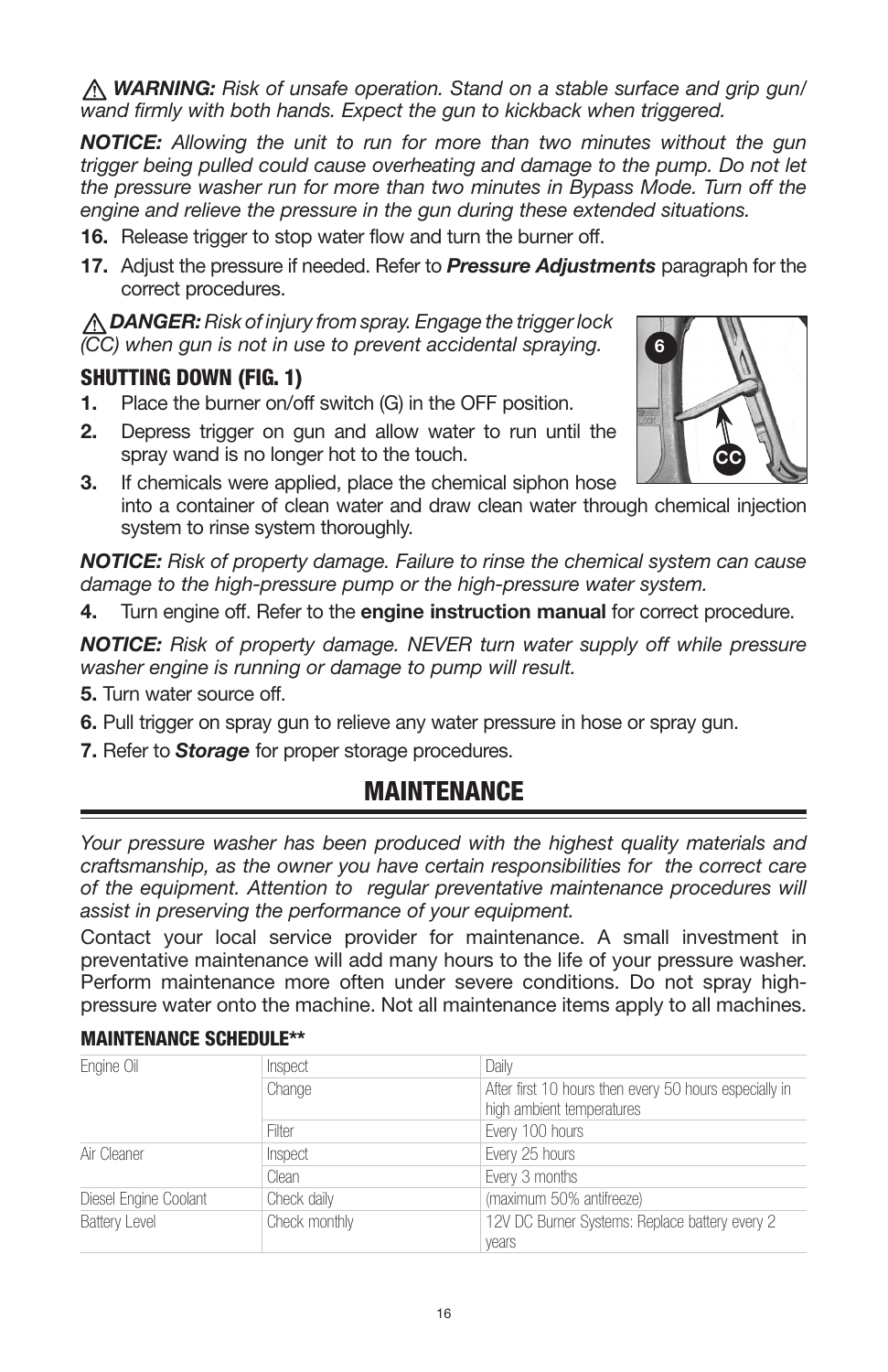| Engine Fuel Filter            | 500 hours or 6 months             |                                                                             |
|-------------------------------|-----------------------------------|-----------------------------------------------------------------------------|
| Spark Plug Maintenance        | 500 hours or 6 months             |                                                                             |
| Clean Fuel Tank(s)            | Annually                          |                                                                             |
| Replace Fuel Lines            | Annually                          |                                                                             |
| Pump Oil                      | Inspect                           | Daily                                                                       |
|                               | Change                            | After first 25 hours, then every 3 months or 150 hours                      |
|                               |                                   | Axial pumps come filled with synthetic oil, which does not require changing |
| Replace Burner Fuel Filter    | Every 6 months                    | (More often if fuel quality is poor)                                        |
| Remove Burner Soot            | Annually                          |                                                                             |
| Burner Adjustment/Cleaning    | Annually                          |                                                                             |
| De-scale Coil                 | Annually                          | (More often if required)                                                    |
| Replace Spray Nozzle          | Every 6 months                    |                                                                             |
| Replace Quick Connects        | Annually (More often if required) |                                                                             |
| Clean Water Screen/Filter     | Weekly                            |                                                                             |
| Clean Float/Supply Tank       | Every 6 months                    |                                                                             |
| Replace HP Hose               | Annually (More often if required) |                                                                             |
| <b>Belts</b>                  | Tighten                           | Every 6 months                                                              |
|                               | Inspect/Replace                   | Annually                                                                    |
| <b>Trailer Tires/Bearings</b> | Monthly                           | (Check tires for condition, tighten lug nuts, grease & check bearings)      |

#### MAINTENANCE INFORMATION

| <b>DESCRIPTION</b> | OIL TYPE                 | <b>CAPACITY</b> |
|--------------------|--------------------------|-----------------|
| Gas Engine         | SAE 10W 30 motor oil **  | .63 to 3 at.    |
| Diesel Engine      | SAE 15W 40 OR ISO 100 ** | 1.7- 3.3 at.    |
| Pump, Cat          | SAE 15W 40 OR ISO 100    | $11 - 42$ oz.   |
| Pump, Comet        | SAE 15W 40 OR ISO 100    | $11 - 42$ oz.   |
| Pump, General      | SAE 15W 40 OR ISO 100    | $11 - 42$ oz.   |

Check the engine manufacturer's service guide for additional maintenance items and specific high ambient temperature oil selection.

#### CALIFORNIA PROP 65 WARNING

Detectable amounts of chemicals known to the State of California to cause cancer, birth defects or other reproductive harm may be found in pressure washing equipment and accessories. California Health and Safety Code 25249.5

## **STORAGE**

#### ENGINE

Consult the Engine Owner's Manual for manufacturer's recommendations for storage.

#### PRESSURE WASHER

- 1. Drain all water from high-pressure hose.
- 2. With nozzle pointed down and the spray gun and wand in a vertical position, squeeze trigger to drain all water from spray gun and wand.
- **3.** Store chemical siphon hose so it is protected from damage.

*CAUTION: Risk of personal injury. Avoid placing hands between handle and frame when assembling to prevent pinching.*

*NOTICE: Risk of property damage. Always store and transport unit in an upright position.*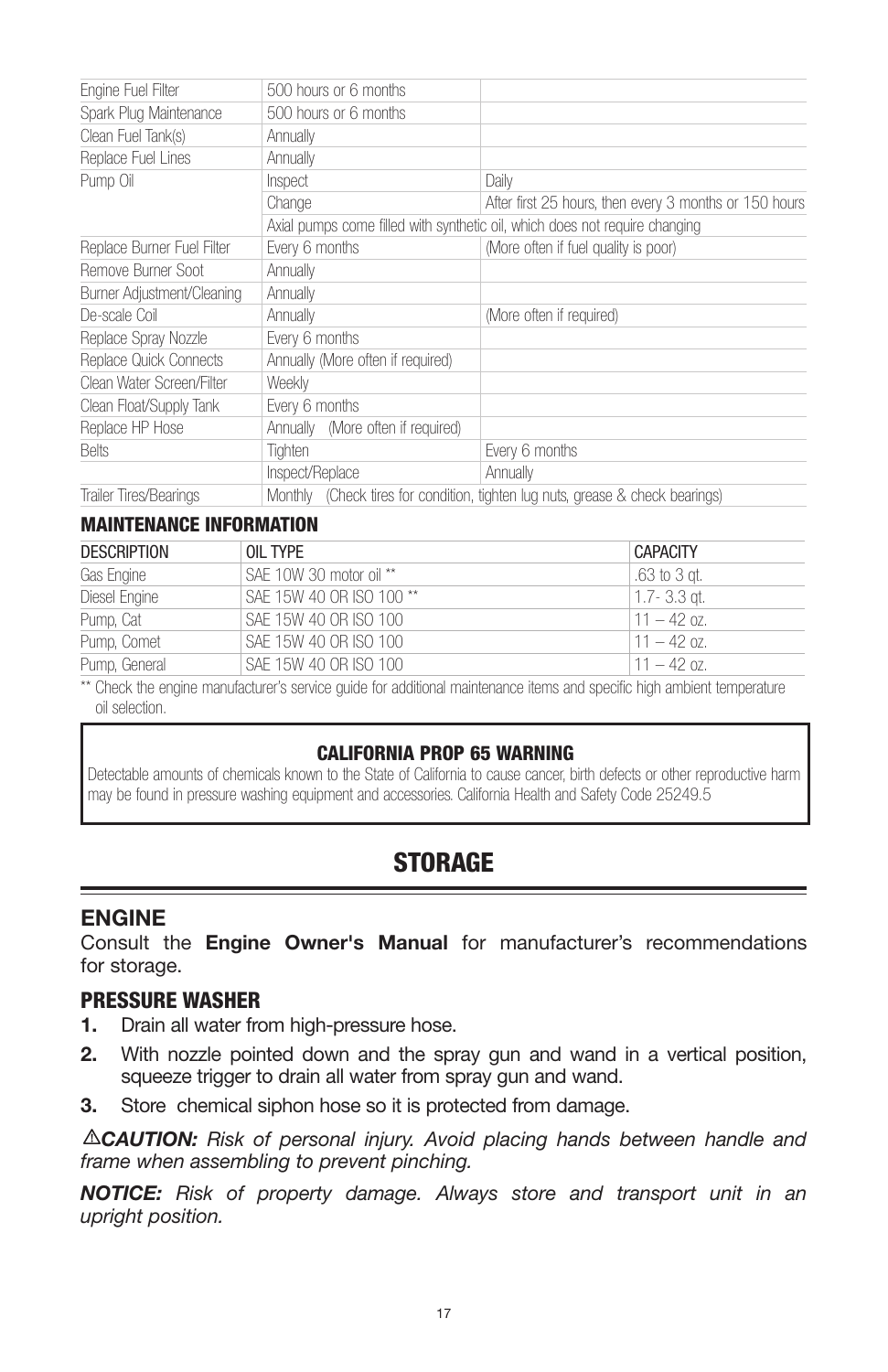*DANGER: Risk of fluid injection. When using replacement spray wands or guns with this pressure washer, DO NOT use a spray wand and/or spray gun/ wand combination that is shorter in length than what was provided with this pressure washer as measured from the nozzle end of the wand to the gun trigger.*

*NOTICE: The use of any other accessory not recommended for use with this tool could be hazardous. Use only accessories rated equal to or greater than the rating of the pressure washer.*

| 4000 PSI<br>4000 PSI<br><b>MAX PRESSURE</b><br><b>MAX FLOW</b><br>4 GPM<br>4 GPM<br>Honda GX390-ES<br><b>ENGINE</b><br>Vanguard 13 HP<br><b>ENGINE WARRANTY</b><br>3 Year Limited<br>3 Year Limited<br><b>CONTROLS /</b><br>Rocker Back-Lit/<br>Rocker Back-Lit/<br><b>SWITCHES</b><br><b>Pressure Switch</b><br><b>Pressure Switch</b><br><b>PUMP</b><br>Comet ZWD4040G<br>Comet ZWD4040G<br><b>PUMP WARRANTY</b><br>5 Year Limited<br>5 Year Limited<br>Consumer/<br>Consumer/<br>5 Year Limited<br>5 Year Limited<br>Commercial<br>Commercial<br><b>BURNER/COIL</b><br>16" Horizontal<br>16" Horizontal<br>Coil, $12V_{DC}$<br>Coil, $12V_{DC}$<br><b>POWER DRIVE</b><br>Direct<br>Direct<br><b>WATER SUPPLY</b><br>Garden Feed<br>Garden Feed<br><b>SOAP INJECTION</b><br>Downstream<br>Downstream<br><b>PRESSURE HOSE</b><br>$3/8" \times 50'$ Armor Hose<br>$3/8" \times 50'$ Armor Hose<br><b>NOZZLE</b><br>$5$ QC - 0 $^{\circ}$ , 15 $^{\circ}$ ,<br>$5$ QC - 0 $^{\circ}$ , 15 $^{\circ}$ ,<br>$25^\circ$ , 40 $^\circ$ , Soap<br>$25^\circ$ , 40 $^\circ$ , Soap<br><b>CONSTRUCTION</b><br>1 1/2" Round Tube<br>1 1/2" Round Tube<br>+ Formed Steel<br>+ Formed Steel<br><b>WEIGHT/DIMENSIONS</b><br>39.5" W x 24"D x 41"H<br>39.5" W x 24"D x 41"H | <b>SERIES NUMBER</b> | 65105 | 65106 |
|----------------------------------------------------------------------------------------------------------------------------------------------------------------------------------------------------------------------------------------------------------------------------------------------------------------------------------------------------------------------------------------------------------------------------------------------------------------------------------------------------------------------------------------------------------------------------------------------------------------------------------------------------------------------------------------------------------------------------------------------------------------------------------------------------------------------------------------------------------------------------------------------------------------------------------------------------------------------------------------------------------------------------------------------------------------------------------------------------------------------------------------------------------------------------------------------------------------------------------------------------------------|----------------------|-------|-------|
|                                                                                                                                                                                                                                                                                                                                                                                                                                                                                                                                                                                                                                                                                                                                                                                                                                                                                                                                                                                                                                                                                                                                                                                                                                                                |                      |       |       |
|                                                                                                                                                                                                                                                                                                                                                                                                                                                                                                                                                                                                                                                                                                                                                                                                                                                                                                                                                                                                                                                                                                                                                                                                                                                                |                      |       |       |
|                                                                                                                                                                                                                                                                                                                                                                                                                                                                                                                                                                                                                                                                                                                                                                                                                                                                                                                                                                                                                                                                                                                                                                                                                                                                |                      |       |       |
|                                                                                                                                                                                                                                                                                                                                                                                                                                                                                                                                                                                                                                                                                                                                                                                                                                                                                                                                                                                                                                                                                                                                                                                                                                                                |                      |       |       |
|                                                                                                                                                                                                                                                                                                                                                                                                                                                                                                                                                                                                                                                                                                                                                                                                                                                                                                                                                                                                                                                                                                                                                                                                                                                                |                      |       |       |
|                                                                                                                                                                                                                                                                                                                                                                                                                                                                                                                                                                                                                                                                                                                                                                                                                                                                                                                                                                                                                                                                                                                                                                                                                                                                |                      |       |       |
|                                                                                                                                                                                                                                                                                                                                                                                                                                                                                                                                                                                                                                                                                                                                                                                                                                                                                                                                                                                                                                                                                                                                                                                                                                                                |                      |       |       |
|                                                                                                                                                                                                                                                                                                                                                                                                                                                                                                                                                                                                                                                                                                                                                                                                                                                                                                                                                                                                                                                                                                                                                                                                                                                                |                      |       |       |
|                                                                                                                                                                                                                                                                                                                                                                                                                                                                                                                                                                                                                                                                                                                                                                                                                                                                                                                                                                                                                                                                                                                                                                                                                                                                |                      |       |       |
|                                                                                                                                                                                                                                                                                                                                                                                                                                                                                                                                                                                                                                                                                                                                                                                                                                                                                                                                                                                                                                                                                                                                                                                                                                                                |                      |       |       |
|                                                                                                                                                                                                                                                                                                                                                                                                                                                                                                                                                                                                                                                                                                                                                                                                                                                                                                                                                                                                                                                                                                                                                                                                                                                                |                      |       |       |
|                                                                                                                                                                                                                                                                                                                                                                                                                                                                                                                                                                                                                                                                                                                                                                                                                                                                                                                                                                                                                                                                                                                                                                                                                                                                |                      |       |       |
|                                                                                                                                                                                                                                                                                                                                                                                                                                                                                                                                                                                                                                                                                                                                                                                                                                                                                                                                                                                                                                                                                                                                                                                                                                                                |                      |       |       |
|                                                                                                                                                                                                                                                                                                                                                                                                                                                                                                                                                                                                                                                                                                                                                                                                                                                                                                                                                                                                                                                                                                                                                                                                                                                                |                      |       |       |
|                                                                                                                                                                                                                                                                                                                                                                                                                                                                                                                                                                                                                                                                                                                                                                                                                                                                                                                                                                                                                                                                                                                                                                                                                                                                |                      |       |       |

## **SPECIFICATIONS**

## SERVICE INFORMATION

Do not return this product to your retailer. Please contact our customer service department at 1-844-375-7577.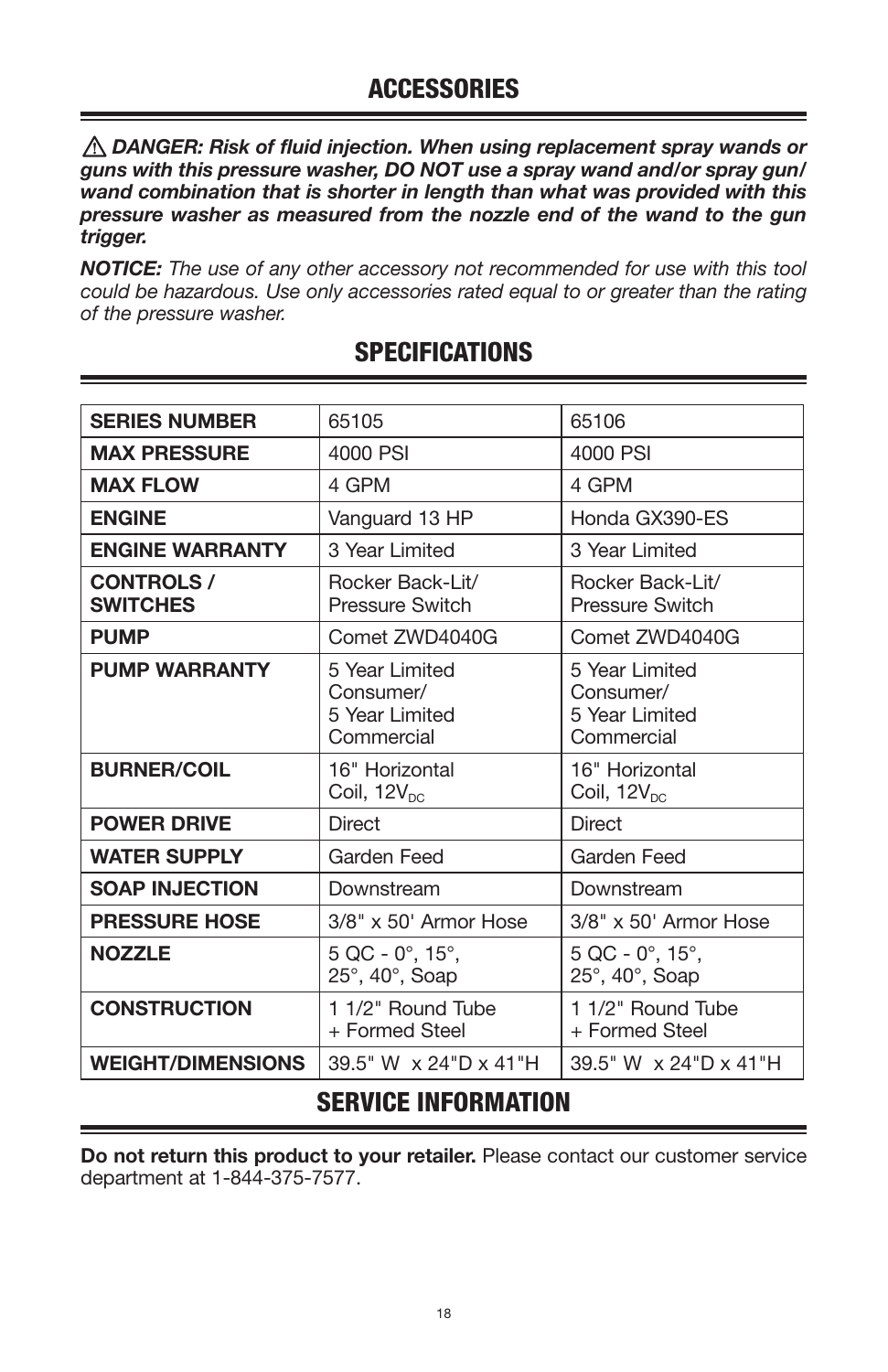#### *Probable causes are listed with most likely cause first. ALL Repairs should be made by qualified technicians only.*

|                                   | Troubleshooting Gasoline/Diesel Engines                    |                                                                           |  |  |
|-----------------------------------|------------------------------------------------------------|---------------------------------------------------------------------------|--|--|
| Problem                           | <b>Probable Cause</b>                                      | Remedy                                                                    |  |  |
| Engine will not<br>start or crank | Battery dead Where<br>applicable                           | Charge or replace battery, add electrolyte<br>if battery is new           |  |  |
| over.                             | <b>Dirty Battery Contacts</b>                              | Clean connections                                                         |  |  |
|                                   | <b>Battery cables</b><br>disconnected                      | Connect or replace damaged cables.                                        |  |  |
|                                   | Engine, pump, or gearbox<br>is seized.                     | Identify, Replace or repair seized part.                                  |  |  |
|                                   | Key switch, solenoid<br>or starter on engine<br>defective. | Repair or replace faulty component.                                       |  |  |
|                                   | Pump is seized                                             | Replace pump or bearing.                                                  |  |  |
| Engine will not<br>start but will | Engine power switch is off<br>or defective.                | Check engine power switch.                                                |  |  |
| crank over                        | Low oil shut down is<br>activated.                         | Add oil to engine, check more frequently.                                 |  |  |
|                                   | I ow on fuel.                                              | Fill with the appropriate fuel, bleed injector<br>pump on diesel engines. |  |  |
|                                   | Fuel filter is clogged.                                    | Replace or clean fuel filter, bleed injector<br>pump on diesel engines.   |  |  |
|                                   | Engine flooded or starved.                                 | Choke only as required (not applicable to<br>diesels).                    |  |  |
|                                   | Air Filter is dirty                                        | Clean or replace air filter                                               |  |  |
|                                   | Old or dirty fuel                                          | Drain and replace with new fuel                                           |  |  |
| <b>Engine bogs</b>                | Engine needs to be                                         | See engine manual or engine dealer.                                       |  |  |
| down under load,                  | repaired or replaced.                                      |                                                                           |  |  |
| whenever spray                    | Operating in high                                          | Lower the pressure on the unit and check                                  |  |  |
| gun is triggered.                 | elevation.                                                 | for correct engine speed (RPM).                                           |  |  |
|                                   | Incorrect nozzle in lance                                  | Replace with correct nozzle size                                          |  |  |
|                                   | Unloader valve improperly<br>adjusted.                     | Adjust unloader valve                                                     |  |  |
|                                   | Carbon deposits on<br>cylinder head.                       | Remove head and clean off deposits.                                       |  |  |

## TROUBLESHOOTING PRESSURE ISSUES

| Problem           | Probable Cause                                                                                                                                       | Remedv                                                                               |
|-------------------|------------------------------------------------------------------------------------------------------------------------------------------------------|--------------------------------------------------------------------------------------|
| Trigger gun leaks | Debris in gun valve                                                                                                                                  | Clean valve assembly or replace gun.                                                 |
| or will not shut  | assembly.                                                                                                                                            |                                                                                      |
| off.              |                                                                                                                                                      |                                                                                      |
| Pump runs but     | Water turned off.                                                                                                                                    | Turn water on.                                                                       |
| there is no spray | Nozzle is plugged.                                                                                                                                   | Clean or replace with proper size.                                                   |
| pressure.         | Inlet chemical injection<br>valve is open, without the<br>end of the pickup tube<br>inserted into detergent.<br>(upstream injection<br>systems only) | Close soap valve or submerge detergent<br>pickup tube into solution.                 |
|                   | Coil on hot water<br>machines is obstructed.                                                                                                         | Clean obstruction or scale deposits from<br>coil with coil cleaner.                  |
|                   | Pump dry, needs to be<br>primed.                                                                                                                     | Crack open fitting on the high pressure<br>outlet of the pump until water flows out. |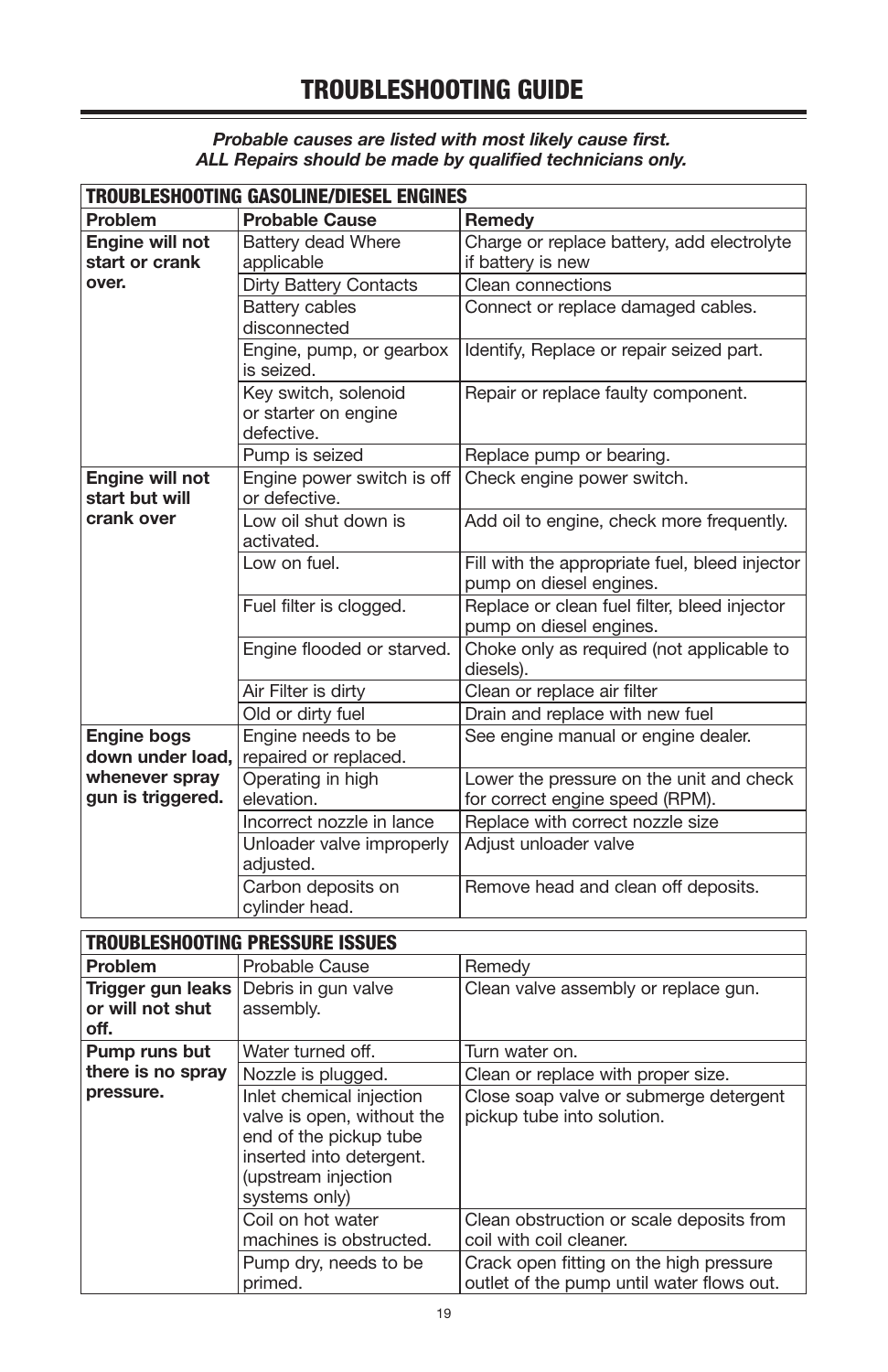| <b>TROUBLESHOOTING PRESSURE ISSUES</b> |                                        |                                                                                   |  |
|----------------------------------------|----------------------------------------|-----------------------------------------------------------------------------------|--|
| Problem                                | Probable Cause                         | Remedy                                                                            |  |
| Pump runs but                          | Nozzle not installed                   | Install proper sized nozzle.                                                      |  |
| has low spray                          | Dual wand valve is open.               | Dual wand valve must be closed and high                                           |  |
| pressure.                              |                                        | pressure nozzle installed.                                                        |  |
|                                        | Leaky discharge hose or                | Replace hose, quick coupler, or O-ring in                                         |  |
|                                        | quick coupler.                         | the quick coupler.                                                                |  |
|                                        | Inlet strainer clogged.                | Clean and check more frequently.                                                  |  |
|                                        | Worn or wrong size<br>nozzle.          | Replace nozzle of proper size.                                                    |  |
|                                        | Belt slippage                          | Tighten or replace with correct belt.                                             |  |
|                                        | Unloader valve worn or                 | Install pressure gauge on pump head                                               |  |
|                                        | improperly adjusted.                   | to adjust pressure. Check valve seat on<br>Unloader.                              |  |
|                                        | Air leak in inlet plumbing.            | Reseal fittings and inspect inlet hoses for<br>air leaks.                         |  |
| Pump runs but<br>there is erratic,     | Inadequate incoming<br>water supply.   | Increase water supply flow.                                                       |  |
| fluctuating<br>pressure.               | Stuck inlet or discharge<br>valves.    | Clean out or replace worn valves                                                  |  |
|                                        | Restricted inlet or air                | Check fittings and hose for air tight seal,                                       |  |
|                                        | entering the inlet plumbing            | clean inlet strainer screen.                                                      |  |
|                                        | on the pump.                           |                                                                                   |  |
|                                        | Leaking H.P. seals.                    | Replace seals.                                                                    |  |
|                                        | Leaking L.P. seals.                    | Pressure feed the pump and replace LP<br>seals if water leaks from the pump head. |  |
| <b>Excessive</b>                       | Broken or worn bearing                 | Replace pump or bearing.                                                          |  |
| crankshaft play                        | or connecting rod in                   |                                                                                   |  |
| or loud, knocking                      | crankcase.                             |                                                                                   |  |
| noise in pump.                         |                                        |                                                                                   |  |
| Oil leaking from                       | Loose drain plug or                    | Locate point of oil leakage and replace                                           |  |
| pump.                                  | damaged seal.                          | damaged O-ring or seal.                                                           |  |
|                                        | Leaking crankshaft oil seal            | Replace seal                                                                      |  |
|                                        | Leaking Oil Sight Glass<br>seal        | Replace seal                                                                      |  |
|                                        | Leaking Piston Oil Seal                | Replace seals. Install correct amount of oil<br>in pump                           |  |
| Inlet injection<br>will not siphon     | Check valve in strainer<br>clogged.    | Clean or replace. Rinse after each use.                                           |  |
| chemical.                              | Chemical valve not open<br>or clogged. | Open chemical valve or clean.                                                     |  |
|                                        | Strainer not submerged in<br>solution. | Submerge strainer and replenish chemical.                                         |  |
|                                        | Detergent hose cut or<br>kinked        | Inspect hose, replace as necessary.                                               |  |
| Water is emitted                       | Check valve                            | Repair or replace check valve.                                                    |  |
| from the                               | malfunctioning.                        |                                                                                   |  |
| chemical pickup                        |                                        |                                                                                   |  |
| tube                                   |                                        |                                                                                   |  |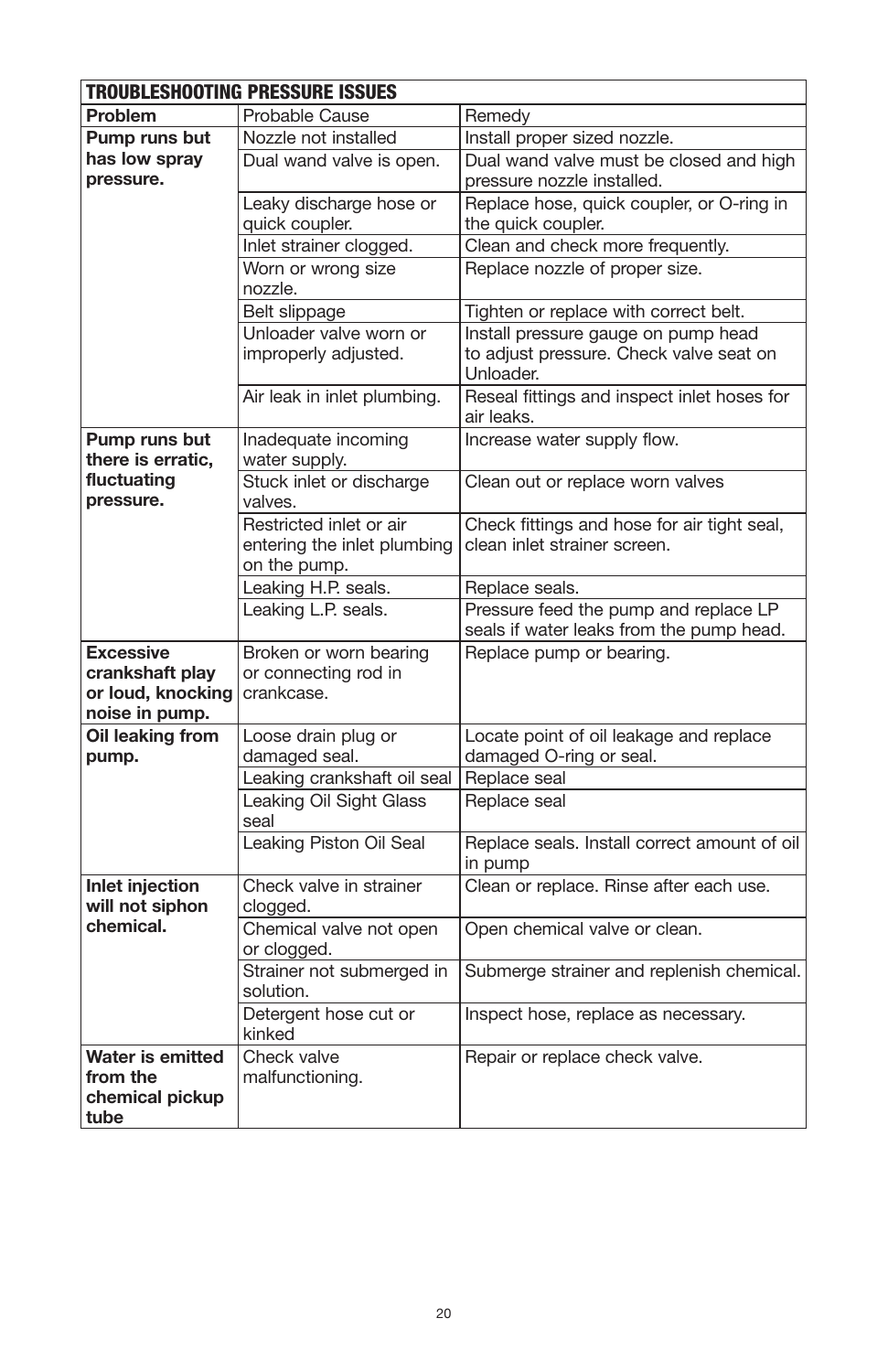|                                                     | <b>TROUBLESHOOTING PRESSURE ISSUES</b>                         |                                                                                                                                               |  |  |
|-----------------------------------------------------|----------------------------------------------------------------|-----------------------------------------------------------------------------------------------------------------------------------------------|--|--|
| <b>Problem</b>                                      | Probable Cause                                                 | Remedy                                                                                                                                        |  |  |
| Downstream<br>injector will not<br>siphon chemical. | Adjustable knob on<br>injector is closed (Where<br>applicable) | Open by turning counter clockwise.                                                                                                            |  |  |
|                                                     | Unit not in low pressure<br>mode.                              | Open dual wand or install low pressure<br>(BLACK) tip.                                                                                        |  |  |
|                                                     | Detergent hose cut or<br>kinked.                               | Inspect hose, replace as required.                                                                                                            |  |  |
|                                                     | Chemical Strainer plugged<br>or not submerged.                 | Check screen on strainer pickup tube.                                                                                                         |  |  |
|                                                     | Internal injector parts<br>corroded or stuck.                  | Disassemble, clean or replace.                                                                                                                |  |  |
|                                                     | Outlet water temperature<br>too high.                          | Use with cold water (150° Maximum)                                                                                                            |  |  |
| <b>Pressure relief</b><br>Valve expelling<br>water  | Unloader failure / coil<br>overheating / Excessive<br>pressure | Turn machine off wait a few minutes and<br>restart. If problem continues take to an<br>authorized repair center for complete<br>system check. |  |  |

| <b>TROUBLESHOOTING OIL FIRED BURNER SYSTEMS</b>              |                                           |                                                                  |  |  |
|--------------------------------------------------------------|-------------------------------------------|------------------------------------------------------------------|--|--|
| Problem                                                      | Probable Cause                            | Remedy                                                           |  |  |
| <b>Burner will not</b>                                       | Burner switch not on.                     | Turn switch on; Thermostat on if                                 |  |  |
| fire.                                                        |                                           | equipped.                                                        |  |  |
| <b>WARNING:</b>                                              |                                           |                                                                  |  |  |
| Diesel fuel level low.<br>High voltage on                    |                                           | Fill burner tank with #2 diesel or other                         |  |  |
| igniter can cause                                            |                                           | approved fuel.                                                   |  |  |
| electrical shock.                                            | Trigger on spray gun not                  | Squeeze trigger to fire burner.                                  |  |  |
| <b>Disconnect</b>                                            | pulled.                                   |                                                                  |  |  |
| power before                                                 | Fuel filter plugged.                      | Clean and / or tighten fuel filter. (Check                       |  |  |
| servicing.                                                   |                                           | fuel pressure)                                                   |  |  |
|                                                              | Spray nozzle plugged.                     | Clean spray nozzle.                                              |  |  |
| <b>Burner will not</b>                                       | Overload on burner motor                  | Reset overload, locate and correct                               |  |  |
| fire.                                                        | tripped.                                  | source of overload.                                              |  |  |
| <b>WARNING:</b>                                              | Nozzle not in wand.                       | Install nozzle in wand.                                          |  |  |
| High voltage on                                              | Low water pump pressure.                  | See pumping systems trouble shooting.                            |  |  |
| igniter can cause                                            | Fuel pump or nozzle                       | Check fuel pressure, filter, fuel lines.                         |  |  |
| electrical shock.<br><b>Disconnect</b>                       | stopped.                                  | Replace fuel pump and/or nozzle.                                 |  |  |
| power before                                                 | Vacuum, Flow, Pressure or                 | Check electrical continuity with pump                            |  |  |
| servicing.                                                   | Temperature switch faulty.                | spraying and burner on.                                          |  |  |
|                                                              | Fuel solenoid valve faulty.               | Replace fuel valve if it does not open<br>when power is applied. |  |  |
|                                                              | Low generator voltage                     | Adjust generator RPM for proper                                  |  |  |
|                                                              | output.                                   | voltage under full load conditions.                              |  |  |
|                                                              | Burner relay faulty (12-V<br>Burner only) | Replace burner relay.                                            |  |  |
| <b>Burner will not</b>                                       | Fuel to air ratio out of                  | Set air band and fuel pressure to                                |  |  |
| fire, and diesel                                             | adjustment.                               | specs.                                                           |  |  |
| fumes are                                                    | Fuel nozzle partially clogged.            | Replace nozzle of proper size.                                   |  |  |
| emitted from the                                             | Ignition transformer not                  | Replace ignition transformer, clean and                          |  |  |
| exhaust port.<br>providing spark to fuel.<br><b>WARNING:</b> |                                           | adjust electrodes.                                               |  |  |
| Replace                                                      | Fuel to air ratio out of                  | Set air band and fuel pressure to                                |  |  |
| insulation.                                                  | adjustment.                               | specs.                                                           |  |  |
| <b>Unburned fuel</b>                                         |                                           |                                                                  |  |  |
| can saturate it                                              |                                           |                                                                  |  |  |
| and cause a fire.                                            |                                           |                                                                  |  |  |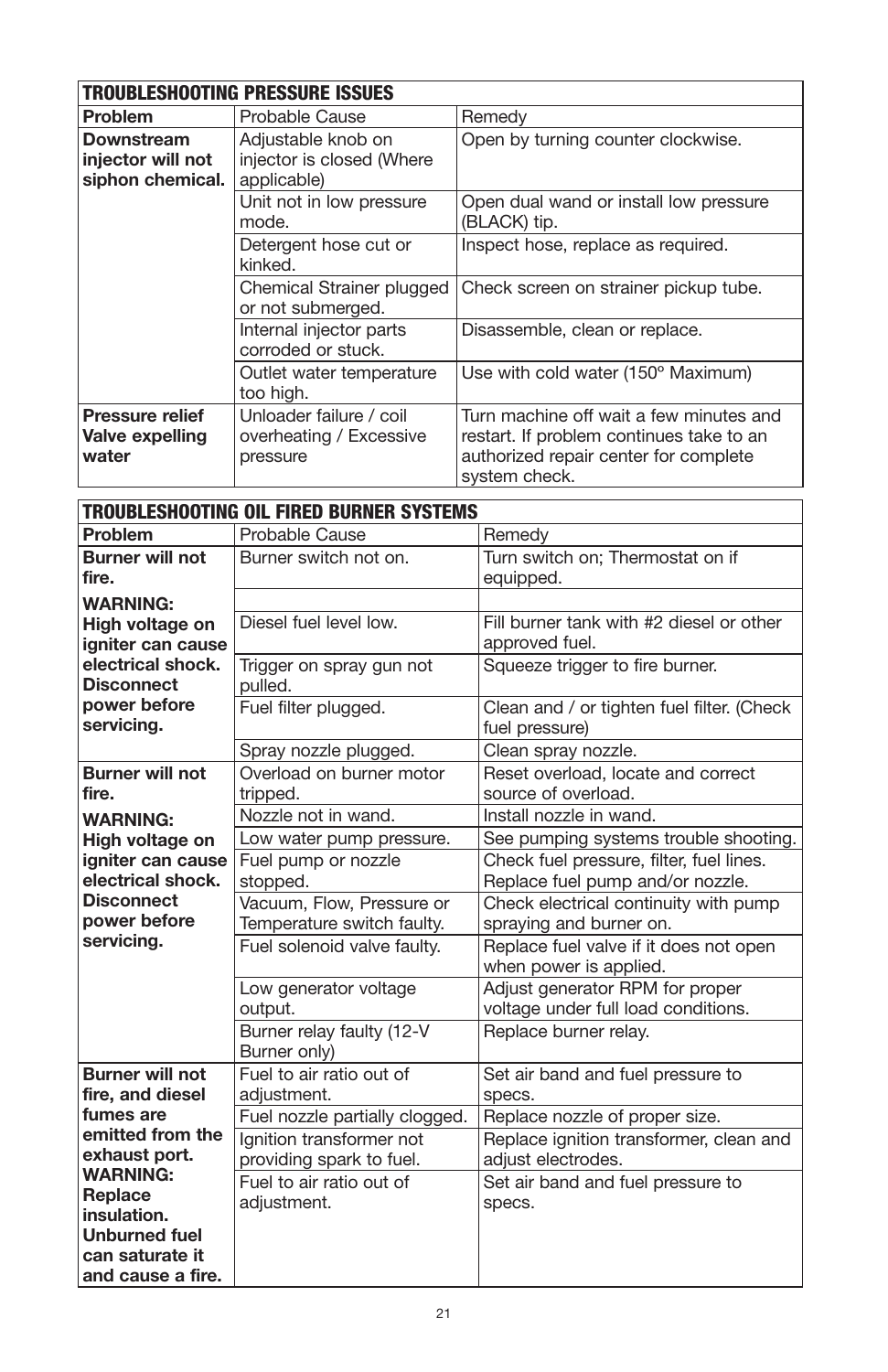| <b>TROUBLESHOOTING OIL FIRED BURNER SYSTEMS</b> |                               |                                                                              |  |  |
|-------------------------------------------------|-------------------------------|------------------------------------------------------------------------------|--|--|
| Problem                                         | Probable Cause                | Remedy                                                                       |  |  |
| <b>Burner fires and</b>                         | Excessive soot on coils.      | Clean soot off to improve air flow.                                          |  |  |
| smokes.                                         | Improper voltage at burner    | Adjust RPM of generator (if equipped)                                        |  |  |
|                                                 | Burner input too high for     | Decrease fuel pump pressure and/or                                           |  |  |
|                                                 | conditions.                   | fuel nozzle size.                                                            |  |  |
| Discharge water                                 | Water flow restricted.        | Clean or replace nozzle of proper size.                                      |  |  |
| temperature                                     |                               | Descale coil and clear obstructions.                                         |  |  |
| exceeds                                         | High temperature limit switch | Replace or reset temperature limit                                           |  |  |
| recommended                                     | faulty or set too high.       | switch.                                                                      |  |  |
| operating                                       | Faulty Flow, Pressure or      | Replace switch.                                                              |  |  |
| temperature.                                    | Vacuum switch.                |                                                                              |  |  |
| <b>Burner continues</b>                         | Faulty fuel solenoid          | Replace solenoid                                                             |  |  |
| to fire even when                               | Burner input too low for      | Increase fuel pump pressure and/or fuel                                      |  |  |
| trigger on spray                                | conditions                    | nozzle size.                                                                 |  |  |
| gun is released                                 |                               |                                                                              |  |  |
| Discharge water                                 | Battery voltage Low.          | Have battery checked and load test,                                          |  |  |
| temperature                                     |                               | charge if low and replace if necessary.<br>Allow water to cool 2 min. before |  |  |
| not reaching<br>maximum                         |                               | shutting off engine.                                                         |  |  |
| operating                                       |                               |                                                                              |  |  |
| temperature.                                    |                               |                                                                              |  |  |
| <b>Battery keeps</b>                            | Engine RPM too low.           | Engine RPM should be 3600 RPM                                                |  |  |
| losing voltage.                                 |                               | w/no load.                                                                   |  |  |
| (For 12 volt                                    | Engine charging system        | Check engine charging system - Must                                          |  |  |
| burner systems)                                 | faulty.                       | have 16 Amp output minimum                                                   |  |  |
|                                                 | Electrodes misadjusted        | Adjust electrodes to maximum 1/8"                                            |  |  |
|                                                 |                               | gap.                                                                         |  |  |
|                                                 | Fuel pump pressure too high.  | Fuel pump pressure should be                                                 |  |  |
|                                                 |                               | approximately 100 to 140 PSI.                                                |  |  |
|                                                 | Air band open too far.        | Adjust for proper burn.                                                      |  |  |
|                                                 | Burner amp draw too high.     | Check amp draw of burner motor -                                             |  |  |
|                                                 |                               | should be 13 amp or less. Check amp                                          |  |  |
|                                                 |                               | draw of transformer should be 4.2 or                                         |  |  |
|                                                 |                               | less.                                                                        |  |  |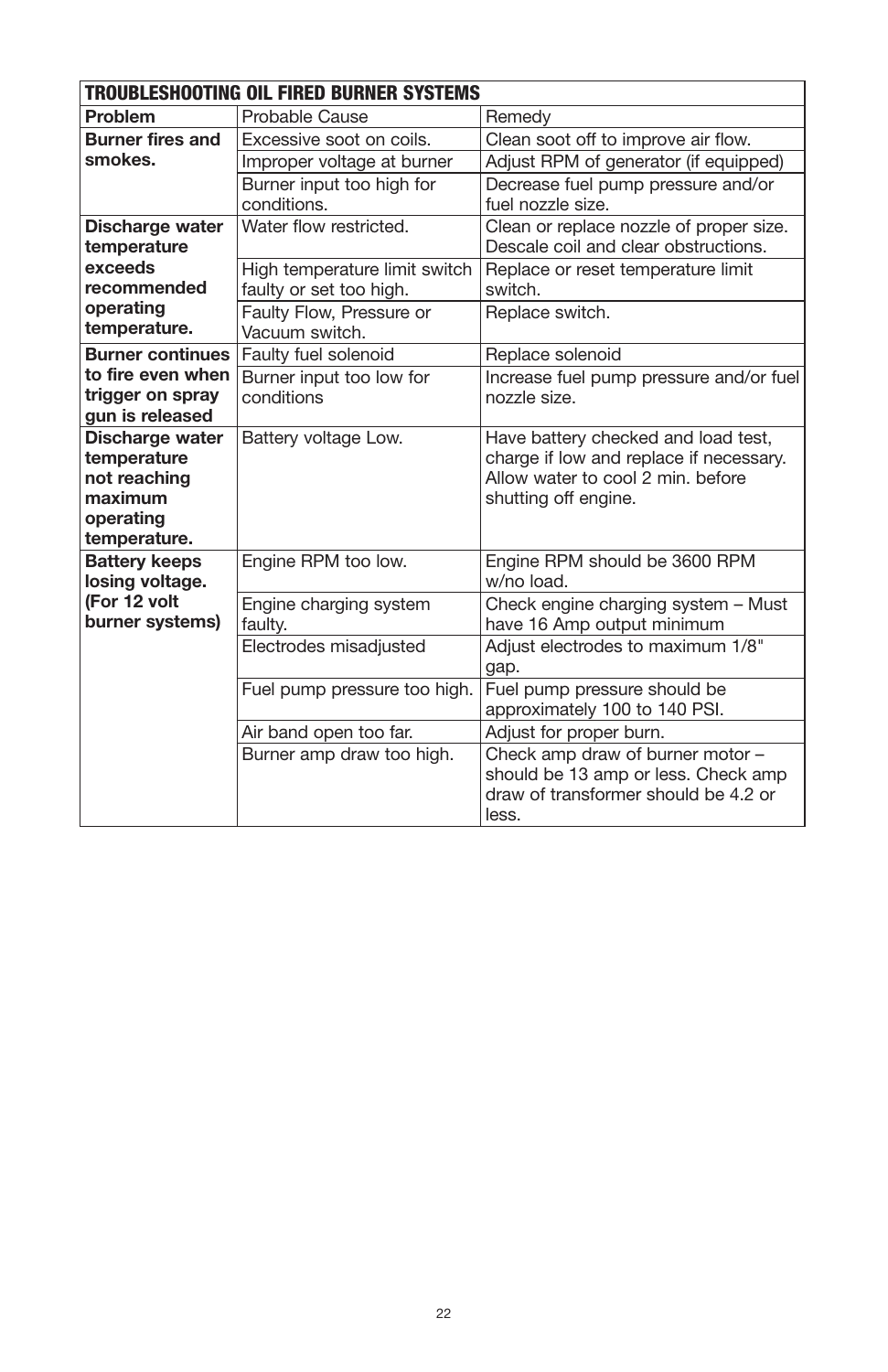## LIMITED WARRANTY

All FNA GROUP® pressure washers are warranted by the FNA GROUP® to the original purchaser to be free from defects in materials and workmanship under normal use, for the periods specified below. This Limited Warranty is subject to the exclusions shown below, applies to the original components only and, is calculated from the date of the original purchase. Any parts replaced under this warranty will assume the remainder of the part's original warranty period. These warranties pass through to the original purchaser only and are nontransferable. To find the nearest Authorized Service Center (ASC) contact the customer service group: for Cold Water service (877-362-4271) and for Hot Water service (844-375-7577). The customer is responsible to maintain and provide a copy of the purchase receipt to the Authorized Service Center at the time of repair to prove warranty status.

| Component                                                                                                                                                                   | <b>Warranty Period</b>         | <b>Exclusions or Comments</b>                                                                                           |
|-----------------------------------------------------------------------------------------------------------------------------------------------------------------------------|--------------------------------|-------------------------------------------------------------------------------------------------------------------------|
| Industrial Frame/ Handle Assemblies (Welded<br>Steel or Aluminum) Powershot, WaterBlaster,<br>Water Shotgun, Delco <sup>®</sup> Equipment                                   | 10 year(s) Parts, 1 year labor | Rust, chemical damage, misuse/abuse                                                                                     |
| AAA <sup>®</sup> Triplex Pumps                                                                                                                                              | 5 year(s) Parts, 1 year labor  | Freezing, Water Quality, Chemical damage.<br>over pressurization, Low Water supply                                      |
| <b>GENERAL PUMP<sup>®</sup> Belt/Direct Drive Pumps</b>                                                                                                                     | 5 year(s) Parts, 1 year labor  | Pumps are evaluated by GENERAL PUMP <sup>®</sup>                                                                        |
| CAT <sup>®</sup> Belt Drive Pumps                                                                                                                                           | 5 year(s) Parts, 1 year labor  | Pumps are evaluated by CAT <sup>®</sup> Pump                                                                            |
| COMET PUMP <sup>®</sup> Belt/Direct Drive Pumps                                                                                                                             | 5 year(s) Parts, 1 year labor  | Pumps are evaluated by COMET PUMP <sup>®</sup>                                                                          |
| Coils, Coil Tanks, Fuel/Float Tanks, Belt Guards                                                                                                                            | 5 year(s) Parts, 1 year labor  | Freezing, Water Quality, Chemical<br>damage, over pressurization                                                        |
| Simpson <sup>®</sup> 420CC Engine                                                                                                                                           | 3year(s) Parts, 1 year labor   | Incorrect or contaminated<br>fuel, Low oil levels                                                                       |
| CAT <sup>®</sup> Direct Drive Pumps                                                                                                                                         | 2 year(s) Parts, 1 year labor  | Pumps are evaluated by CAT <sup>®</sup> Pump                                                                            |
| Simpson <sup>®</sup> 208CC Engine                                                                                                                                           | 2 year(s) Parts, 1 year labor  | Incorrect or contaminated<br>fuel. Low oil levels                                                                       |
| <b>OEM<sup>®</sup></b> Axial Pumps                                                                                                                                          | 1 year Parts, 1 year labor     | Freezing, Water Quality, Chemical damage,<br>over pressurization, Low water supply                                      |
| Electric Pump/motor Assemblies                                                                                                                                              | 1 year Parts, 1 year labor     | Freezing, Water Quality, Chemical damage.<br>over pressurization, Low water supply                                      |
| Delco Engines, Simpson Generators,<br><b>Burner Assembly Components</b>                                                                                                     | 1 year Parts, 1 year labor     | Freezing, Fuel Quality, damage due to<br>over pressurization, incorrect voltage                                         |
| Consumer Frame/handle components (MegaShot)                                                                                                                                 | 1 year Parts, 1 year labor     | Rust, chemical damage, misuse/abuse                                                                                     |
| Electrical Components, Switches, Contactors, Overload<br>relays. Transformers. PC Boards. Control Modules                                                                   | 90 day Parts, 90 day labor     | Rust, chemical damage, misuse/abuse,<br>Freezing. Fuel Quality, damage due to<br>over pressurization, incorrect voltage |
| Accessory Items: Nozzles, hoses, trigger guns, wands/<br>lances, injectors, unloader valves, hose reels, foamers,<br>GFCI's, relief valves, filters, wheels, tires, surface | 90 day Parts, 90 day labor     | Rust, chemical damage, misuse/abuse,<br>Freezing, Fuel Quality, damage due to<br>over pressurization, incorrect voltage |

cleaners, soap tanks, plastic bonnet assemblies

#### WARRANTY PROVIDED BY OTHER MANUFACTURERS:

Electric Motors and Gasoline or Diesel engines, which are warranted by their respective manufacturers, are serviced through these manufacturers' local authorized service centers. The FNA GROUP® is not authorized and has no responsibility to provide warranty service for such components.

#### This warranty does not cover the following items:

- 1. Normal wear items, such as, seals, O-rings, packing's, pistons, pump valve assemblies, strainers, belts, brushes, fuses, filters, fans or gaskets.
- 2. Damage or malfunctions resulting from accidents, abuse, modifications, alterations, incorrect installation, improper servicing, failure to follow manufacturer's maintenance instructions, or use of the equipment beyond its stated usage specifications as contained in the operator's manual.
- 3. Damage due to freezing, chemical deterioration, scale build up, rust, corrosion, water quality or thermal expansion.
- 4. Damage to components from fluctuations in electrical or water supply.
- 5. Normal maintenance service, including adjustments, fuel system cleaning, and clearing of obstructions.
- 6. Travel expenses or shipping costs of machines or components for the purposes of repair or replacement of equipment.
- 7. The Manufacturer's warranty obligation is limited to repair or replacement of defective components as provided herein and the Manufacturer shall not be liable for any further loss, damages, or expenses – including damages from shipping, accident, abuse, acts of God, misuse, water quality or neglect. Neither is damage from repairs using non-OEM parts or alterations performed by non-factory authorized personnel nor Failure to install and operate equipment according to the guidelines put forth in the instruction manual shall void warranty.

#### LIMITATION OF LIABILITY

The FNA GROUP's liability for special, incidental, or consequential damages is expressly disclaimed. In no event shall The FNA GROUP's liability exceed the purchase price of the product in question. The FNA GROUP makes every effort to ensure that all illustrations and specifications are correct, however, these do not imply a warranty that the product is merchantable or fit for a particular purpose, or that the product will actually conform to the illustrations and specifications. Our obligation under this warranty is expressly limited at our option to the replacement or repair at a service facility or factory designated by us, of such part or parts as inspection shall disclose to have been defective. THE WARRANTY CONTAINED HEREIN IS IN LIEU OF ALL OTHER WARRANTIES, EXPRESS OR IMPLIED, INCLUDING ANY IMPLIED WARRANTY OF MERCANTABILITY OR FITNESS FOR A PARTICULAR PURPOSE are expressly limited to the duration of this written warranty. The FNA GROUP® does not authorize any other party, to make any representation or promise on behalf of The FNA GROUP®, or to modify the terms, conditions, or limitations in any way. It is the buyer's responsibility to ensure that the installation and use of products conforms to local codes. While FNA attempts to assure that its products meet national codes; it cannot be responsible for how the customer chooses to use or install the product. Some states do not allow limitations on how long an implied warranty lasts or the exclusion or limitation of incidental or consequential damages, so the above limitation or exclusion may not apply.

Corporate Office 7152 99th Ave Pleasant Prairie WI, 53158 (847) 348-1500

FNA Group www.fna-group.com Manufacturing Operations 1265 Industrial Drive Decatur, AR 72722